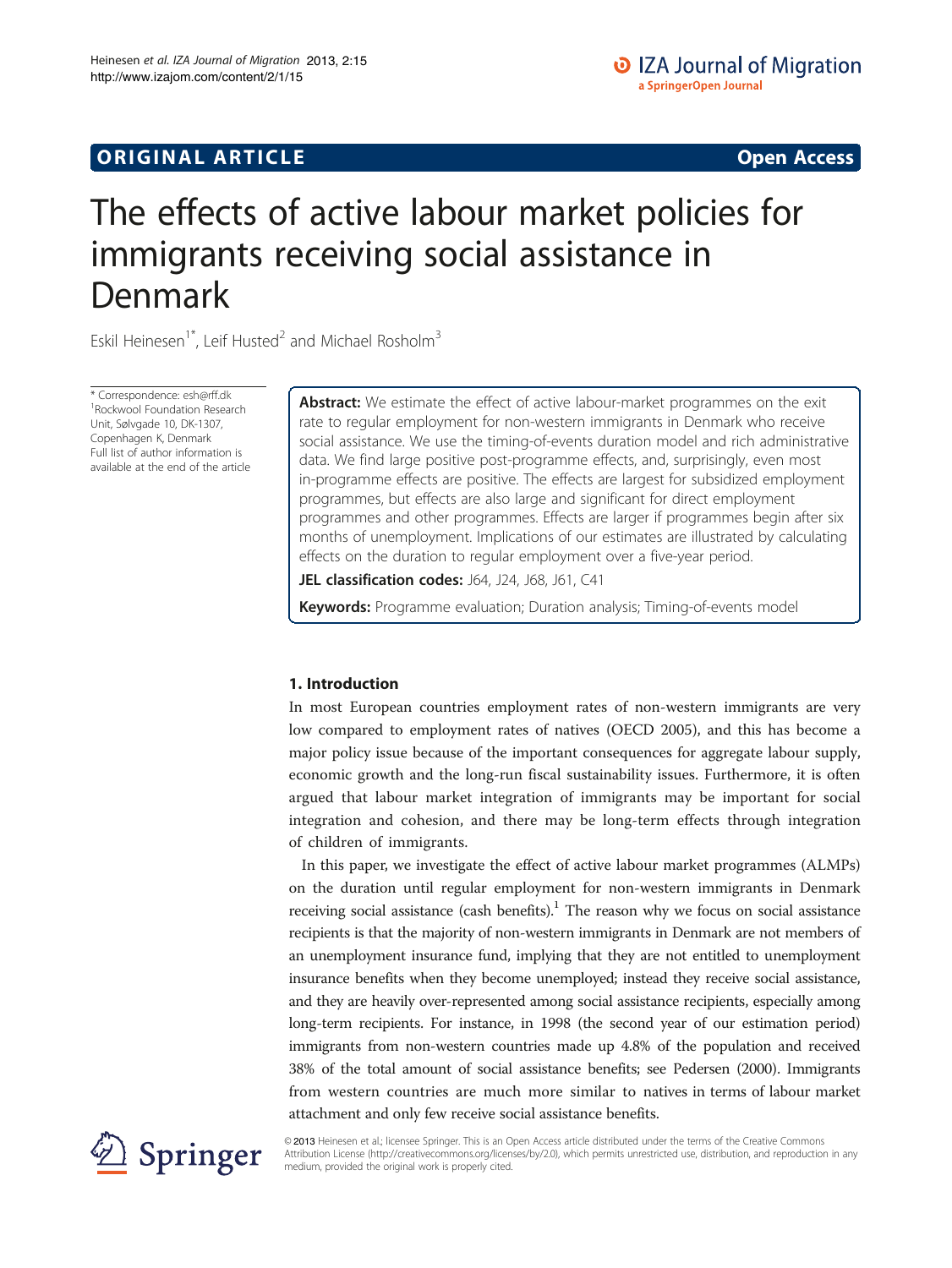Like other recipients of social assistance in Denmark, immigrants are offered active labour market programmes administered by the job centres. Because a large fraction of non-western immigrants are social assistance recipients, it is very important to assess whether these programmes have positive effects on immigrants' employment prospects. If some programmes show positive effects, further targeting of such programmes to immigrants may have large positive effects on labour market integration and, indirectly, on social integration in general.

We use rich administrative data covering all immigrants in Denmark, and we employ the timing-of-events duration model of Abbring and van den Berg  $(2003)^2$  $(2003)^2$  $(2003)^2$ . We find large positive post-programme effects, and, surprisingly, most in-programme effects are positive too. We find the largest effects for subsidized employment programmes, but effects are also large and significant for direct employment programmes as well as for other programmes. Effects are larger for programmes beginning after six months of unemployment. Implications of our estimates are illustrated by calculating marginal effects on the expected duration to regular employment over a five-year period for typical starting times and programme durations. Subsidized employment programmes shorten the social assistance spell by about 10 months for women and 15 months for men. The effect of direct employment programmes is 3.7 months for women and 4.6 months for men, and the effect of other programmes is 1.5 month for women and 2.6 months for men.

Only very few papers have investigated the effects of ALMPs specifically for immigrants, but most of these studies find large and positive effects; see the survey in Rinne ([2012\)](#page-21-0). The study most closely related to this paper is Clausen et al. ([2009\)](#page-21-0) which investigate effects of programmes offered to newly arrived nonwestern immigrants in Denmark. This is a much smaller and very different group of immigrants compared to the sample of the present paper where more than 60% had been living in Denmark for more than 5 years. Effects of ALMPs may be very different for immigrants receiving social assistance 5, 10 or 20 years after immigration than for newly arrived immigrants who are offered ALMPs as part of an 'introduction programme'. The former group is much more selective and may have more serious social problems and health problems. Clausen et al. ([2009\)](#page-21-0) find that post-programme effects on the hazard rate to regular employment of newly arrived immigrants are significantly positive for wage subsidy programmes, but not for other types of programmes. Bolvig et al. ([2003](#page-21-0)) reach a similar conclusion investigating effects of ALMPs for social assistance recipients in the second largest municipality in Denmark, but they do not estimate separate effects for natives and immigrants.

The overall finding in previous studies on programmes for unemployed workers is that earnings effects as well as employment effects are small; see the surveys in Stanley et al. ([1999](#page-21-0)), Heckman et al. [\(1999\)](#page-21-0), Kluve ([2010\)](#page-21-0), and Card et al. [\(2010\)](#page-21-0). Stanley et al. ([1999](#page-21-0)) summarise the effects of several US programmes. They find that temporary wage subsidy programmes increase the probability of finding jobs in the subsidy period, but not in the long run, and that job search courses and counselling shorten unemploy-ment duration. The surveys in both Stanley et al. [\(1999\)](#page-21-0) and Heckman et al. ([1999](#page-21-0)) conclude that effects are heterogeneous: some ALMPs may have positive effects for unemployed with a weak position in the labour market, but for other groups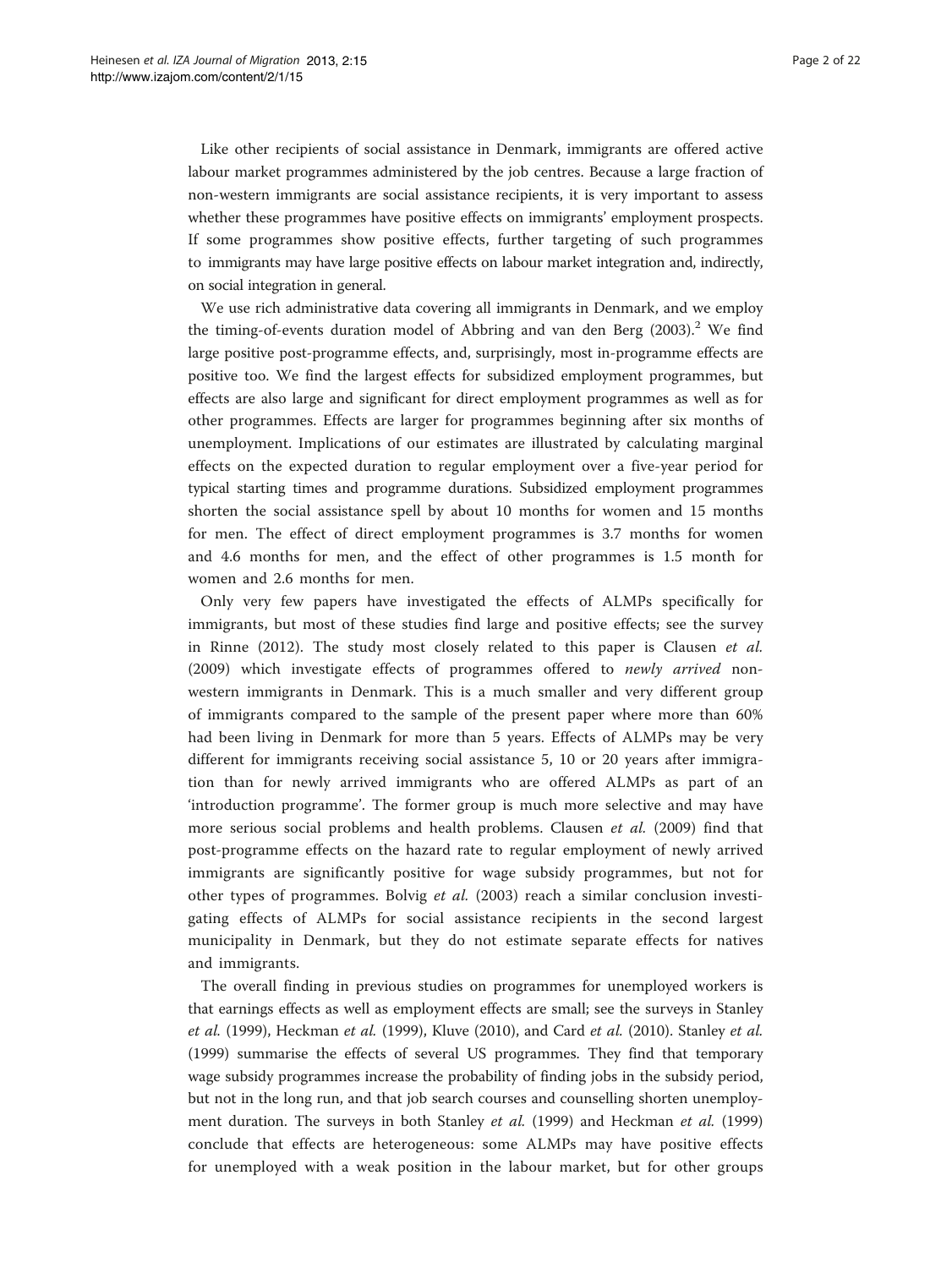the effects are smaller if at all positive. Our findings of rather strong positive effects for non-western immigrants in Denmark are consistent with these previous results, since these immigrants in general have a weak position in the Danish labour market because of language problems and a low level of education or nontransferable education from their country of origin. The findings in the surveys of European labour market programmes by Kluve [\(2010\)](#page-21-0) and Card et al. ([2010\)](#page-21-0) are similar to those for the US: 'private-sector incentive programmes' (including wage subsidies) and 'services and sanctions' (including job search assistance, counselling, and sanctions for non-compliance) typically have positive employment effects, whereas 'traditional labour market training' (including classroom training and onthe-job training) has much smaller and often insignificant effects, and 'direct employment programmes in the public sector' are rarely effective and often have negative employment effects. Card et al. [\(2010\)](#page-21-0) do show, however, that these negative effects tend to become smaller when effects are studied over a longer time perspective.

Compared to the general findings in the literature, and also compared to the results for newly arrived immigrants in Clausen et al. [\(2009\)](#page-21-0), our results indicate very large positive ALMP effects for the group of non-western immigrants. This suggests that ALMPs should be applied more extensively for this group than was the case in Denmark during our estimation period. A similar conclusion may apply for other western countries.

This paper is organised as follows. Section 2 describes the institutional setting. Section [3](#page-3-0) develops the econometric model. Section [4](#page-7-0) describes the data used in the empirical analysis. Section [5](#page-9-0) presents the results. Section [6](#page-13-0) concludes and discusses policy implications.

#### 2. Institutional setting

In Denmark, membership of an unemployment insurance fund is voluntary, and membership of a given fund may be restricted by education and previous employment. Only members will receive UI benefits if they become unemployed. Non-insured workers who become unemployed may instead receive social assistance benefits which are means-tested. As discussed above, we focus on non-insured immigrants in this paper because there are considerably more non-western immigrants who are non-insured than insured, and, in particular, immigrants are over-represented among long-term recipients of social assistance. Therefore, the effect of programmes aimed at labour market integration of non-western immigrants receiving social assistance is of particular interest.

Social assistance recipients will receive ALMP offers from the local authorities, and they have to participate in such a programme in order to remain eligible for social security benefits, which are of unlimited duration. A wide range of ALMPs are being used. In this paper we distinguish between three types: employment with a wage subsidy (mainly in the private sector), direct employment programme (mainly in the public sector), and other programmes which include education, training, and counselling programmes.

According to national law, persons should be offered participation in a programme within 12 months from the beginning of the social-assistance spell. However, there may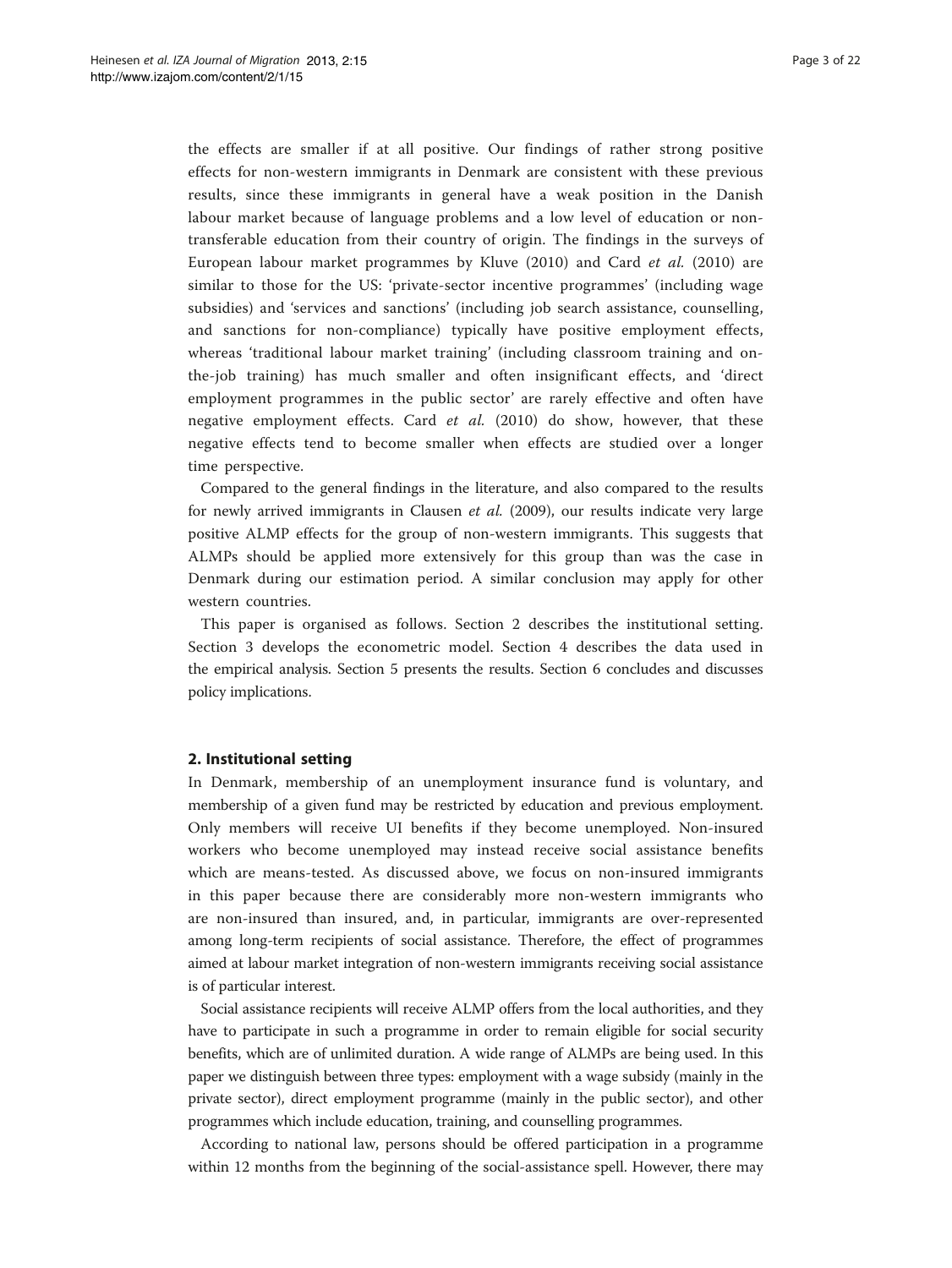<span id="page-3-0"></span>be exemptions in case of serious health problems which may be important for the group of non-western immigrants of which a large share is refugees (about 50% are refugees or family reunified to a refugee; see [Appendix](#page-15-0)). Participation in ALMPs is described in Section [4.](#page-7-0)

#### 3. Econometric model

We use the timing-of-events duration model of Abbring and van den Berg [\(2003](#page-21-0)). We model the duration of the social assistance spell to regular employment simultaneously with the duration from the beginning of the social assistance spell until entry into active labour market programmes. The duration of the social assistance spell includes the time spent in ALMPs. The model takes account of non-random selection into these programmes with respect to observable and unobservable covariates. Assuming mixed proportional hazard (MPH) rates and no anticipation effects, the treatment effects (i.e. the effects of participating in labour market programmes) are non-parametrically identified; see Abbring and van den Berg ([2003\)](#page-21-0). The no-anticipation assumption requires that a treatment starting at time  $t$ should not affect the outcome state (employment or non-employment) before time  $t$ . This may be a reasonable assumption in the present application since typically social assistance recipients are not able to predict neither time of treatment nor the specific programme to which they may be assigned until a few days or weeks before programme start (case workers even have the opportunity to assign a programme starting the same day as the meeting with the client). One exception is some types of longer education programmes related to the ordinary education system which only begin a few times per year. Participation in such programmes may in some cases be anticipated a few months in advance, but it is uncommon that immigrants participate in this type of programmes. The kind of education programmes in which immigrants participate are typically a series of shorter courses in the Danish language, in some cases combined with some sort of training programme. Municipalities have a large degree of discretion regarding the timing of treatment, some offer programmes at a very early stage of social assistance receipt, while others typically do not meet the 12-month criterion. In addition, there is a significant variation regarding assignment to ALMPs between case workers within municipalities, and finally programme participation decisions are taken at meetings with case workers, the timing of which is also random to some extent. Thus, the starting times vary a lot for each category of programmes, and for all types of programmes taken together the standard deviation of duration until treatment is 15 months; see Table [1](#page-4-0) (which is discussed in detail in the next section). There are general guidelines as to the choice of programme types, but they are rather vague implying that in practice municipalities and case workers have a large degree of discretion also in this respect.

Given the no-anticipation and MPH assumptions, no exclusion restrictions are needed. The intuition behind the identification strategy intrinsic to the timing-of-events model is that there is some random variation in the duration until treatment. This enables a separation between the treatment effect and the unobserved heterogeneity, which is assumed time-invariant.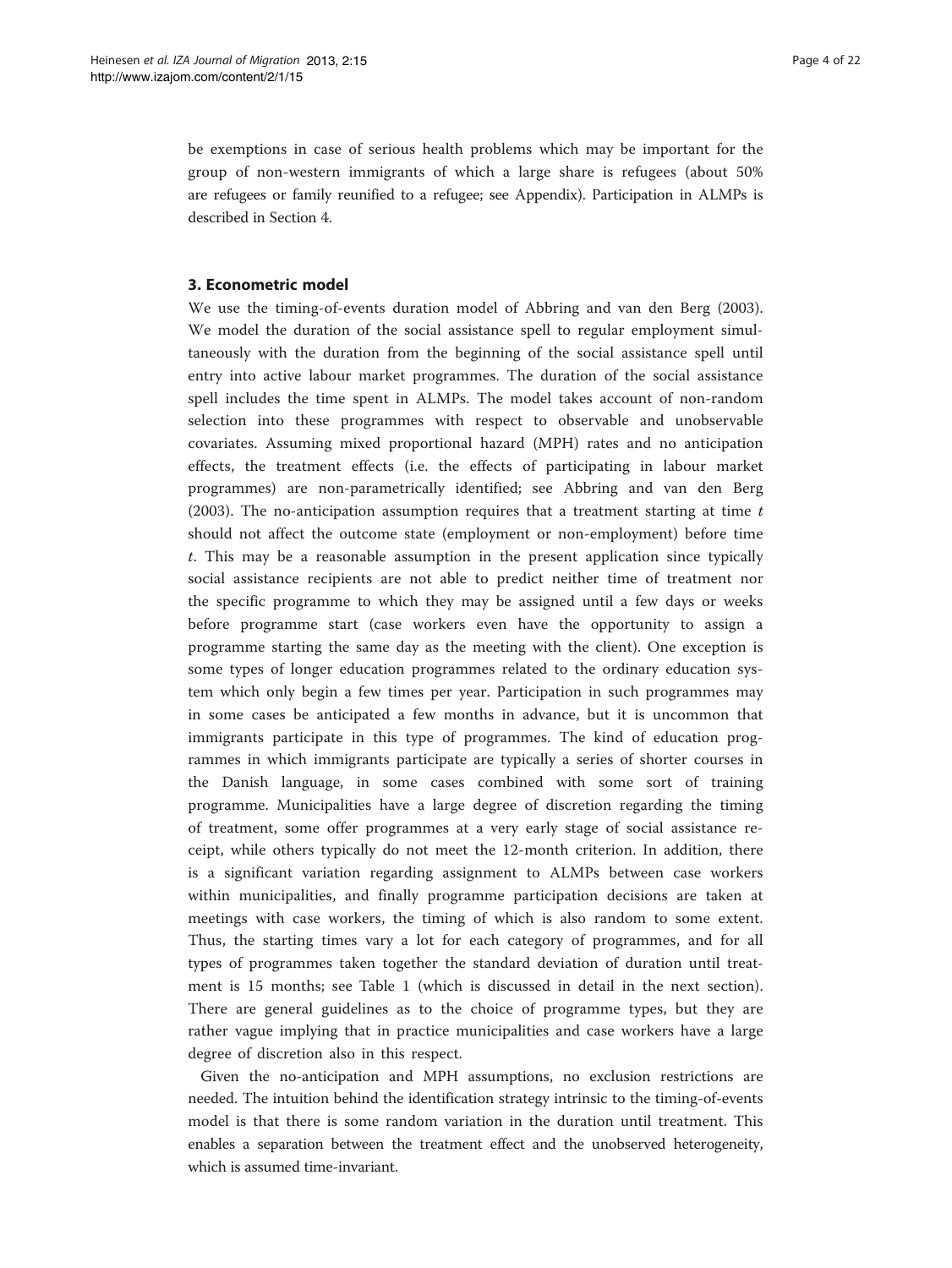|                                       |        | Social assistance<br>spells | <b>ALMP</b> spells | <b>Duration of ALMP</b><br>subspells (months) |     | Duration of spell until start<br>of ALMP (months) |      |        | Spells with employment destination |
|---------------------------------------|--------|-----------------------------|--------------------|-----------------------------------------------|-----|---------------------------------------------------|------|--------|------------------------------------|
|                                       | N      | per cent                    | per cent           | Mean                                          | SD  | Mean                                              | SD   | N      | per cent                           |
| Females and males                     |        |                             |                    |                                               |     |                                                   |      |        |                                    |
| Social assistance spells with ALMPs   | 25,541 | 38.3                        | 100.0              | 5.8                                           | 6.1 | 13.4                                              | 15.3 | 6,664  | 26                                 |
| - Employment with wage subsidy        | 1,893  | 2.8                         | 7.4                | 5.3                                           | 4.2 | 8.6                                               | 10.2 | 959    | 51                                 |
| - Direct employment programme         | 6,814  | 10.2                        | 26.7               | 5.7                                           | 6.0 | 11.2                                              | 13.1 | 2,273  | 33                                 |
| - Other programmes                    | 16,834 | 25.2                        | 65.9               | 5.9                                           | 6.3 | 14.8                                              | 16.4 | 3,432  | 20                                 |
| Social assistance spells with no ALMP | 41,227 | 61.7                        |                    |                                               |     |                                                   |      | 15,916 | 39                                 |
| All                                   | 66,768 | 100.0                       |                    | 5.8                                           | 6.1 | 13.4                                              | 15.3 | 22,580 | 34                                 |
| Females                               |        |                             |                    |                                               |     |                                                   |      |        |                                    |
| Social assistance spells with ALMPs   | 11,802 | 37.8                        | 100.0              | 6.3                                           | 6.3 | 16.2                                              | 17.5 | 2,575  | 22                                 |
| - Employment with wage subsidy        | 573    | 1.8                         | 4.9                | 5.4                                           | 4.2 | 8.5                                               | 10.1 | 278    | 49                                 |
| - Direct employment programme         | 2,958  | 9.5                         | 25.1               | 6.2                                           | 6.1 | 13.1                                              | 14.9 | 953    | 32                                 |
| - Other programmes                    | 8,271  | 26.5                        | 70.1               | 6.4                                           | 6.5 | 17.9                                              | 18.4 | 1,344  | 16                                 |
| Social assistance spells with no ALMP | 19,413 | 62.2                        |                    |                                               |     |                                                   |      | 5,984  | 31                                 |
| All                                   | 31,215 | 100.0                       |                    | 6.3                                           | 6.3 | 16.2                                              | 17.5 | 8,559  | 27                                 |
| Males                                 |        |                             |                    |                                               |     |                                                   |      |        |                                    |
| Social assistance spells with ALMPs   | 13,739 | 38.6                        | 100.0              | 5.3                                           | 5.9 | 10.9                                              | 12.7 | 4,089  | 30                                 |
| - Employment with wage subsidy        | 1,320  | 3.7                         | 9.6                | 5.2                                           | 4.3 | 8.7                                               | 10.2 | 681    | 52                                 |
| - Direct employment programme         | 3,856  | 10.8                        | 28.1               | 5.3                                           | 5.9 | 9.8                                               | 11.3 | 1,320  | 34                                 |
| - Other programmes                    | 8,563  | 24.1                        | 62.3               | 5.3                                           | 6.0 | 11.7                                              | 13.6 | 2,088  | 24                                 |
| Social assistance spells with no ALMP | 21,814 | 61.4                        |                    |                                               |     |                                                   |      | 9,932  | 46                                 |
| All                                   | 35,553 | 100.0                       |                    | 5.3                                           | 5.9 | 10.9                                              | 12.7 | 14,021 | 39                                 |

## <span id="page-4-0"></span>Table 1 Descriptive statistics of immigrants' social assistance spells and ALMP participation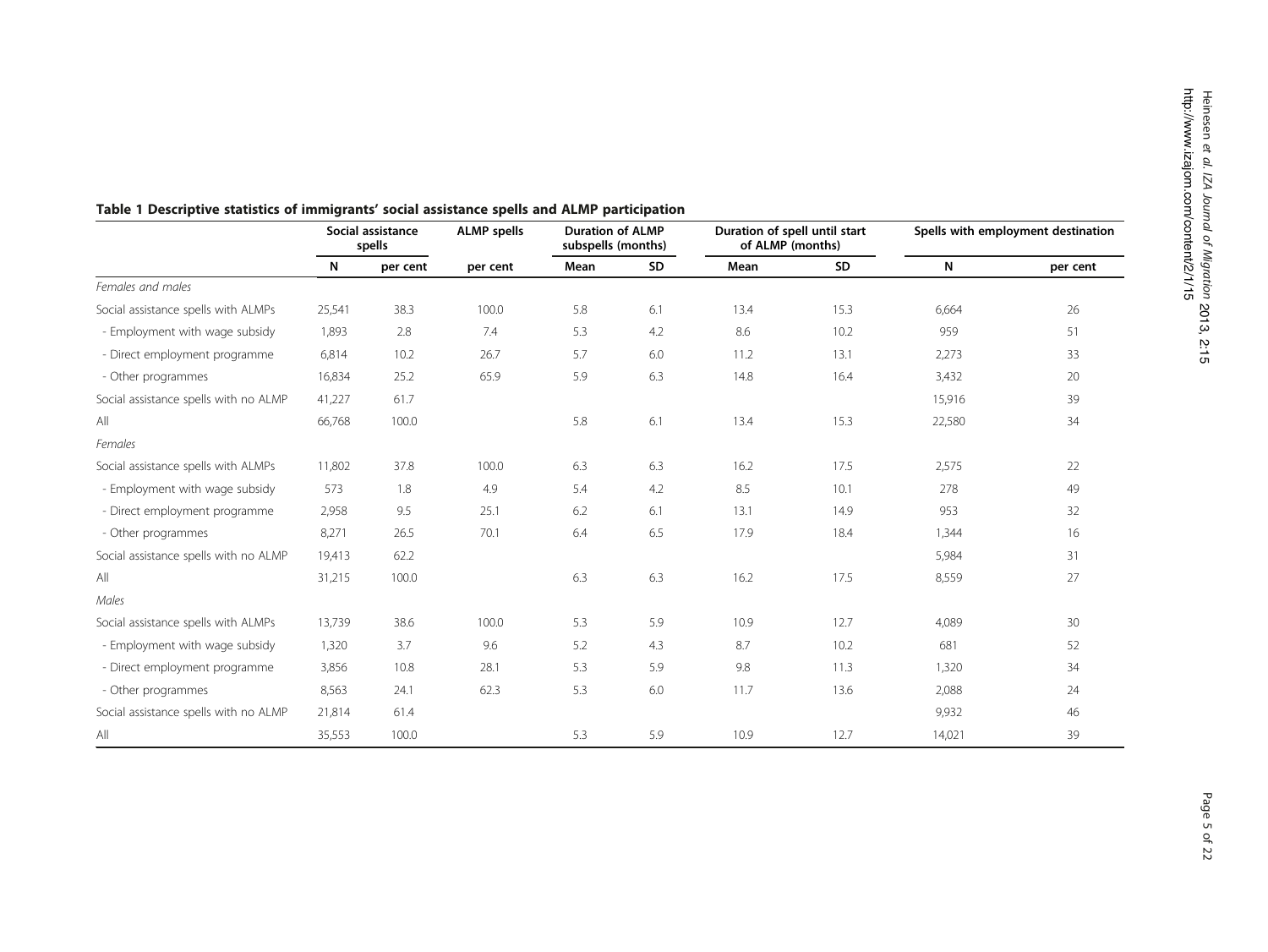The baseline hazard rate is modelled flexibly by a piecewise constant function, and time-varying variables are used for modelling in- and post-programme effects of ALMPs.

Normalising the time at which immigrants begin a social assistance spell to zero, the non-negative stochastic variables  $T_u$  and  $T_p$  measure duration until employment and duration until programme participation, respectively. By construction,  $T_p \leq T_u$ . If  $T_p < T_u$ , the immigrant participates in a programme, and if  $T_p = T_w$  he does not (the duration until participation is right-censored).

Let  $x(t)$  be a vector of observed time-varying variables, and let  $v_u$  and  $v_p = (v_{p1},..., v_{pJ})$ denote unobserved variables affecting the hazard rates to employment and to participation in each of the J programmes, respectively. The hazard rate to participation in programme j is

$$
\theta_{pj}(t_p|x(t_p), v_{pj}) = \lambda_{pj}(t_p) \exp\left(x(t_p)\beta_{pj} + v_{pj}\right)
$$
\n(1)

where  $\lambda_{pj}(t_p)$  are piecewise constant baseline hazard rates,

$$
\lambda_{pj}(t_p) = \exp\left(\sum_{m=1}^M \gamma_{pjm} 1\Big\{h_{m-1} \le t_p < h_m\Big\}\right), h_o = 0, \ \ h_M = \infty, \ \ h_o < \cdots < h_M \tag{2}
$$

In this application, where the time unit is months,  $h_1 = 3$ ,  $h_2 = 6$ ,  $h_3 = 12$ ,  $h_4 = 24$ . The hazard rate to programme participation is the sum of the hazard rates to the specific programmes:

$$
\theta_p(t_p|x(t_p), v_p) = \sum_{j=1}^J \theta_{pj}(t_p|x(t_p), v_{pj})
$$
\n(3)

Participation in the *J* different programmes is denoted by two time-varying  $1 \times J$ -dimensional vectors of dummy variables,  $d_1(t)$  and  $d_2(t)$ . The *j*th element of  $d_1(t)$  is equal to 1 if the individual is participating in programme  $j$  at time  $t$ , and 0 otherwise; at most, one element of  $d_1(t)$  is equal to 1 at time t. Similarly, the jth element of  $d_2(t)$  is equal to 1 if the individual participated in programme  $j$  before time  $t$ , but is no longer participating, and 0 otherwise. We only consider effects of the first programme during a social assistance spell; if a person participates in a second programme, the observation is right-censored at the time this participation begins.

The exit rate to employment is given by

$$
\theta_u(t_u|x(t_u), d_1(t_u), d_2(t_u), \nu_u) = \lambda_u(t_u) \exp(x(t_u)\beta_u + d_1(t_u)\delta_1 + d_2(t_u)\delta_2 + \nu_u)
$$
\n(4)

where the baseline hazard  $\lambda_u(t_u)$  has a form similar to (2), and  $\beta$ ,  $\delta_1$  and  $\delta_2$  are vectors of parameters;  $\beta$  is the effect of the control variables,  $\delta_1$  the in-programme effect, and  $\delta_2$  the post-programme effect after completed programme participation. The model takes account of endogeneity of  $d_1(t)$  and  $d_2(t)$  through possible correlation between the unobserved variables  $v_u$  and  $v_p$ .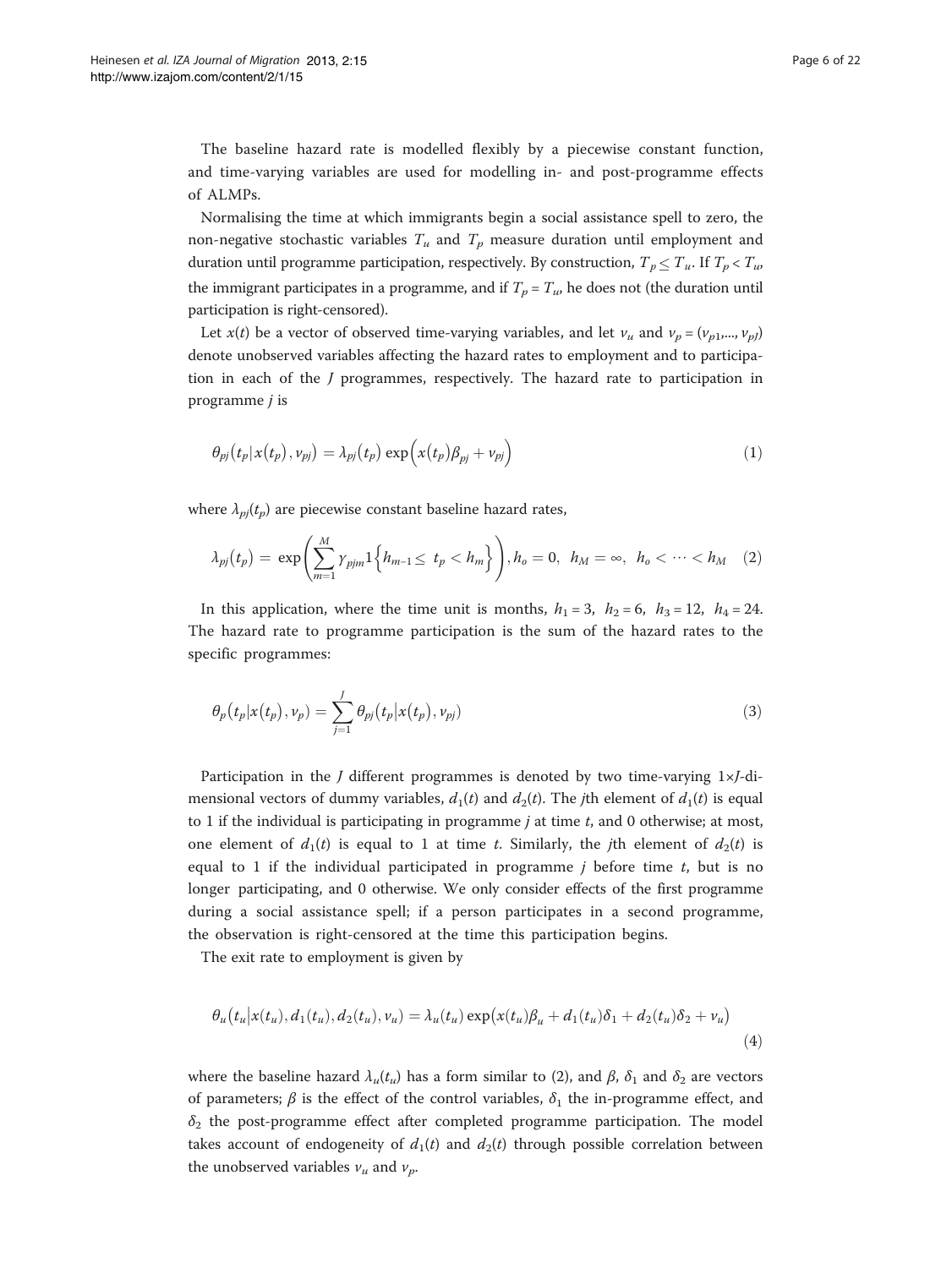Let  $c$  be a dummy variable equal to 1 if the person exits to employment and 0 otherwise; similarly, let  $c_i = 1$  if the person participates in programme *j*. Then the contribution to the likelihood function of a specific spell, given observed variables, is

$$
L(v_u, v_p) = \left[ \prod_{j=1}^J \theta_{pj}(t_{pj}|x(t_{pj}), v_{pj})^{1\{t_{pj} < t_u\}c_j} \right] \theta_u(t_u|x(t_u), d_1(t_u), d_2(t_u), v_u)^c \\ \times \exp\left[ -\int_0^{t_p} \theta_p(s|x(s), v_p)ds - \int_0^{t_u} \theta_u(s|x(s), d_1(s), d_2(s), v_u)ds \right] \tag{5}
$$

The likelihood function is

$$
L = \iint L(v_u, v_p) dF(v_u, v_p) \tag{6}
$$

where F is the distribution function of  $(v_u, v_p)$ . We take account of the fact that a given person may have more than one social assistance spell. To simplify the estimation, we apply a discrete distribution (Heckman and Singer, [1984\)](#page-21-0). Specifically, we assume that  $(v_{\mu},v_{\nu})$  has a discrete distribution with 2×2 mass points. This implies that the unobserved components of the selection into the J different programmes are perfectly correlated, but the correlation between  $v_u$  and  $v_p$  is unrestricted.

#### 3.1 Marginal effects on the hazard rate and on the duration to employment

The marginal effects of the control variables on the hazard rate to employment are given by the coefficients  $\beta_{\mu}$  (ignoring the effects via programme participation). Thus, the coefficient of the  $h<sup>th</sup>$  explanatory variable,  $\beta_{uh}$ , is equal to the change in the logarithm of the hazard rate to employment when this variable is changed by 1 unit holding all other variables constant. Similarly,  $\delta_1$  and  $\delta_2$  are the marginal in-programme and post-programme effects, respectively, of participation in labour market programmes on the log hazard rate to employment.

The total effect of participation in a specific programme on the expected duration until employment depends of course on  $\delta_1$  and  $\delta_2$ , but also on the timing and duration of the programme and on the basic level of the hazard rate to employment (since  $\delta_1$ and  $\delta_2$  affect the hazard rate multiplicatively) determined by individual characteristics. We calculate the marginal effects of programme participation for a 'reference person' given a range of typical programme starting times and durations. These marginal effects are calculated as the difference in expected mean duration to employment with and without programme participation. In these calculations we use restricted mean durations, i.e. expected mean durations up to a predetermined endpoint,  $T_{max}$  (which is taken to be five years).

Let  $z(t) = (x(t), d_1(t), d_2(t))$  denote the vector of covariates. Let  $z^1(t)$  denote the covariates when an individual is assigned to a given programme at a given time and with a given duration, and let  $z^0(t)$  denote covariates when the individual is not assigned to any programme. Then the marginal effect of this programme is defined as the difference in restricted expected durations:

$$
M = E_{T_{\text{max}}} \left[ T_u \middle| z^1(t) \right] - E_{T_{\text{max}}} \left[ T_u \middle| z^0(t) \right] \tag{7}
$$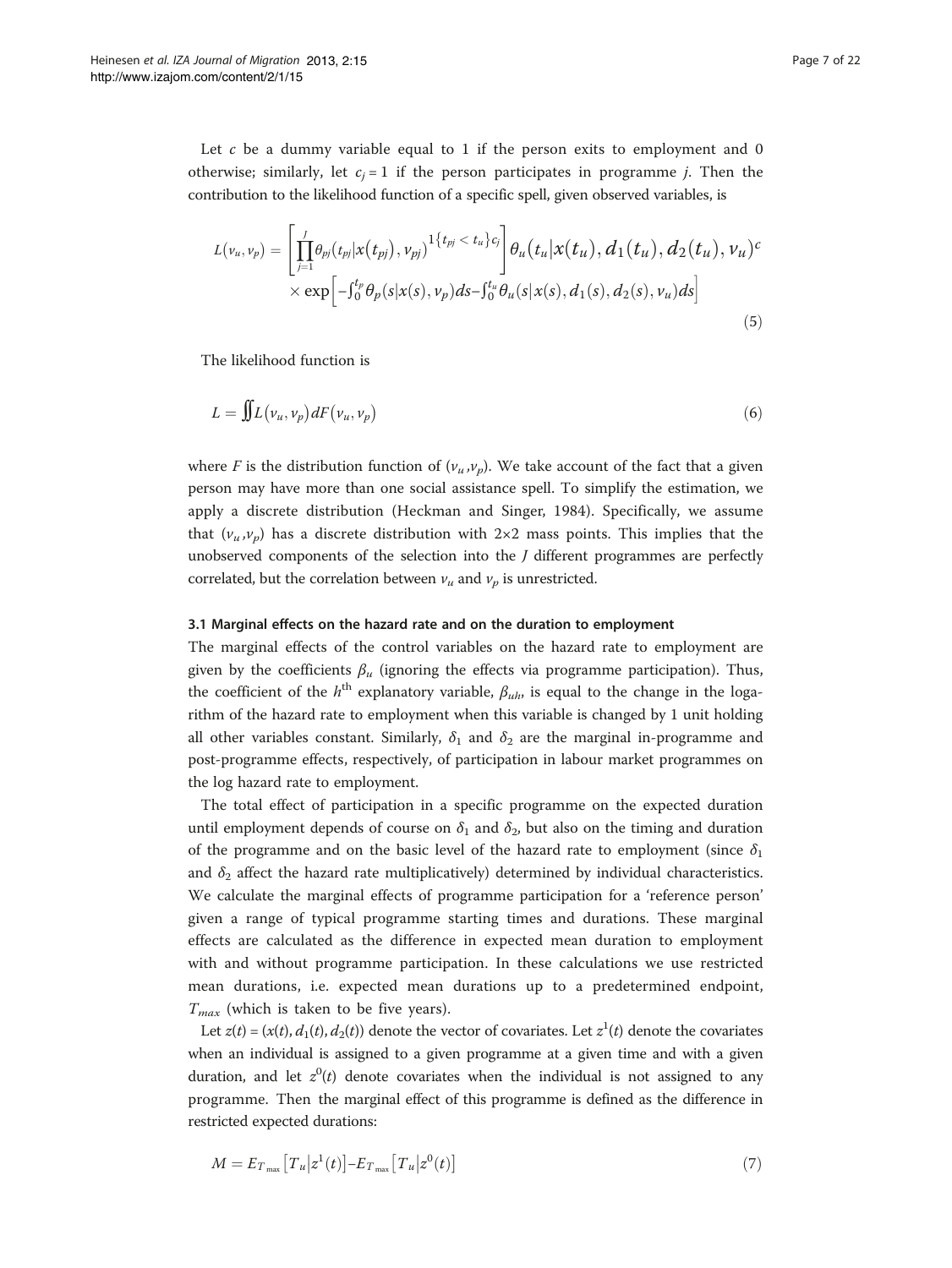<span id="page-7-0"></span>where the restricted expected duration is the expected area under the survivor curve up to time  $T_{max}$ 

$$
E_{T_{\text{max}}}\big[T_u\big|z(t)\big] = E\big[\int_0^{T_{\text{max}}} S(r)dr\big] \tag{8}
$$

and the survivor function is calculated from the hazard rate:

$$
S(t) = \exp(-\int_0^t \theta_u(s|z(s))ds) \tag{9}
$$

Details on the calculation of marginal effects are described in Section [5](#page-9-0).

#### 4. Data

We use data from several administrative registers, which are collected and merged by Statistics Denmark. Our data set covers the period 1984–2004 and contains all immigrants in Denmark, but we restrict the analysis to immigrants from non-western countries.

We further restrict the sample to persons who were residents in Denmark in 1997 or 1998 due to the fact that there was a major institutional change in 1999 affecting newly arrived immigrants, and also that the administrative data on ALMP participation for immigrants who got their residence permit in 1999 are incomplete. Also, we restrict the analysis to immigrants who began a social assistance spell between January 1997 and December 2003 due to the fact that data on participation in ALMPs are only available from 1997 onwards. Finally, we restrict the analysis to social assistance spells where the immigrants were 18–66 years of age when the spell began.

The final estimation sample contains 66,768 social assistance spells, 31,215 for women and 35,553 for men; see Table [1.](#page-4-0)

The upper panel of Table [1](#page-4-0) shows figures for both women and men. For 38% of the social assistance spells, the immigrant is participating in an activation programme. Of those who participate in programmes, 7.4% concerns employment with a wage subsidy, and 26.7% direct employment programmes. Durations of each type of activation programme vary a lot (mean duration is 5–6 months with a standard deviation of 4–6 months), but one reason for this is that some programmes are interrupted, for instance because the participant finds a job. There is also a large variation in the time of entry into programmes: On average, immigrants who participate in a programme enter about 13 months after the start of the social assistance spell, and the standard deviation is 15 months. 34% of all the immigrant social assistance spells have employment as destination state. The percentage is 39 for spells not involving ALMP participation and 26 for spells with ALMP participation, varying from 51% for employment with wage subsidy to 20 for 'other programmes'.

The two lower panels in Table [1](#page-4-0) show figures for women and men, separately. The fraction participating in employment programmes is larger for men, whereas the fraction participating in 'other programmes' is larger for women. The average duration of direct employment programmes and 'other programmes' is about 1 month longer for women than for men, and women are enrolled in these programmes much later than men (about 3 and 6 months later, respectively). The probability of employment as the destination state is considerably larger for men than for women, especially for social assistance spells not involving ALMP participation and for spells with participation in 'other programmes'.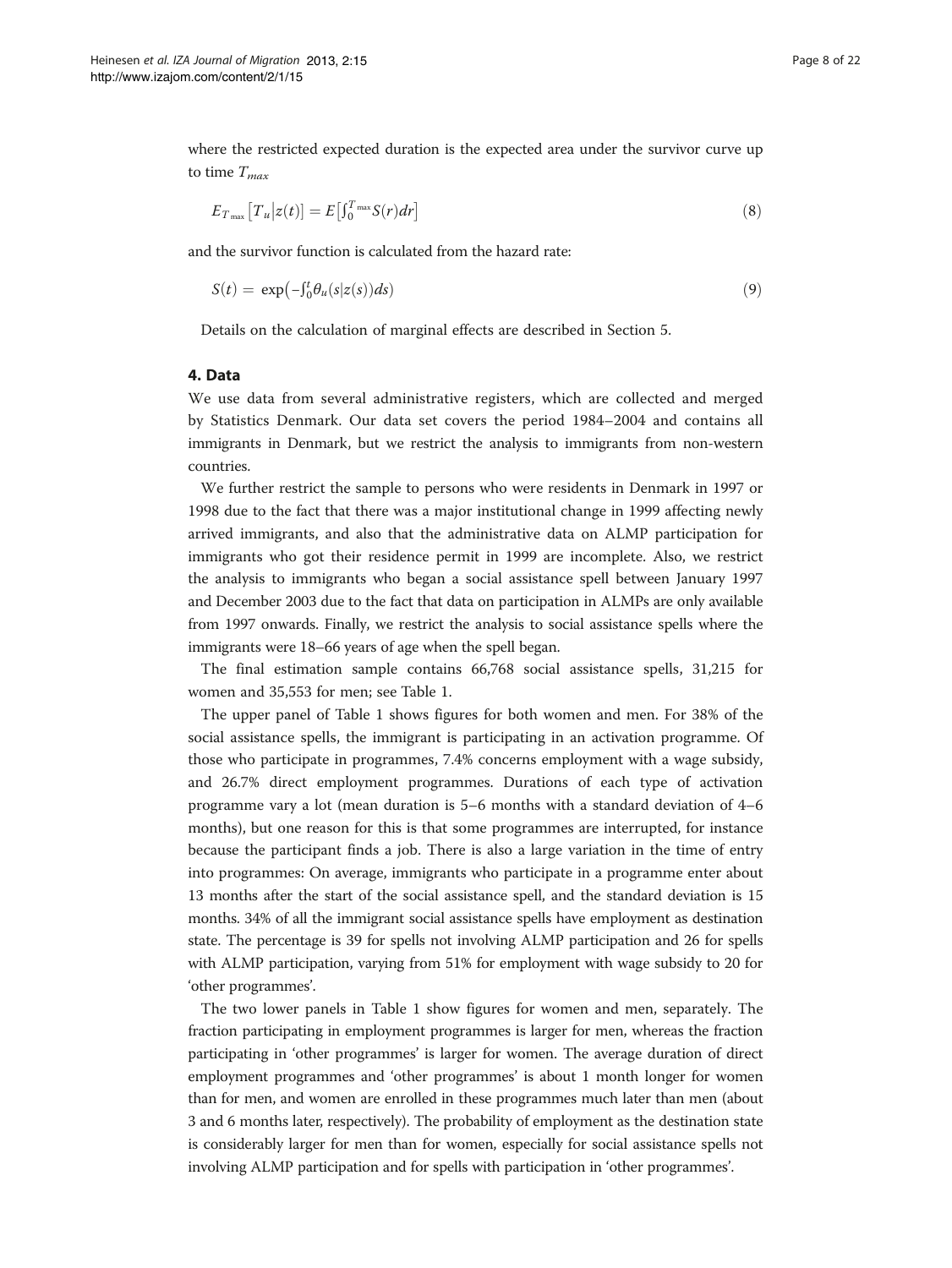<span id="page-8-0"></span>Durations of the social assistance spells are in general very long, and considerably longer for women than for men. This is illustrated in Figure 1 by non-parametric Kaplan-Meier survival functions. For women, the probability that a social assistance spell lasts at least 12, 24, 48 and 84 months is 79, 71, 61 and 54%, respectively. For men the corresponding percentages are 67, 54, 43 and 37.

We estimate separate models for men and women. Control variables in the analyses are measured in the year where the social assistance spell began. Controls are variables for years since migration, country of origin, type of residence permit, age, whether the person has children in different age groups, whether the person is single, working experience in Denmark, type of municipality, education, health indicators based on the number of yearly doctor visits, the local unemployment rate in the commuting area of the municipality, and the calendar year in which the social assistance spell began. [Appendix](#page-15-0) contains descriptive statistics for the control variables. Of particular interest are the controls for previous labour market careers in Denmark. Thus, only 17.6% of the females and 29.5% of the males had at least 1 year of working experience in Denmark, and the shares with no Danish working experience at all was 60 and 42.6%, respectively. This in spite of the fact that more than 60% had been in Denmark for more than 5 years and about 37% for more than 10 years.

Dividing the social assistance spells by participation in ALMPs, tables in the [Appendix](#page-15-0) show for females and males, respectively, the means of control variables for each type of ALMP. These tables also show two-sample t test statistics of equality with the nonparticipation groups. Many of the t statistics are significant, in some cases because of substantial differences between the groups, but also because of the large sample sizes. The pattern of differences between groups is rather similar for females and males: The share with at least 5 years since migration is larger for those participating in 'other ALMPs' than in the control group of non-participants; the share of Somalis is smaller among those participating in wage subsidy and direct employment programmes than in the control group, whereas the opposite is true for 'other ALMPs'. The share of Pakistanis is smaller in all three treatment groups compared to the control group. For females, the share who are family-reunified to a refugee is smaller for wage subsidy

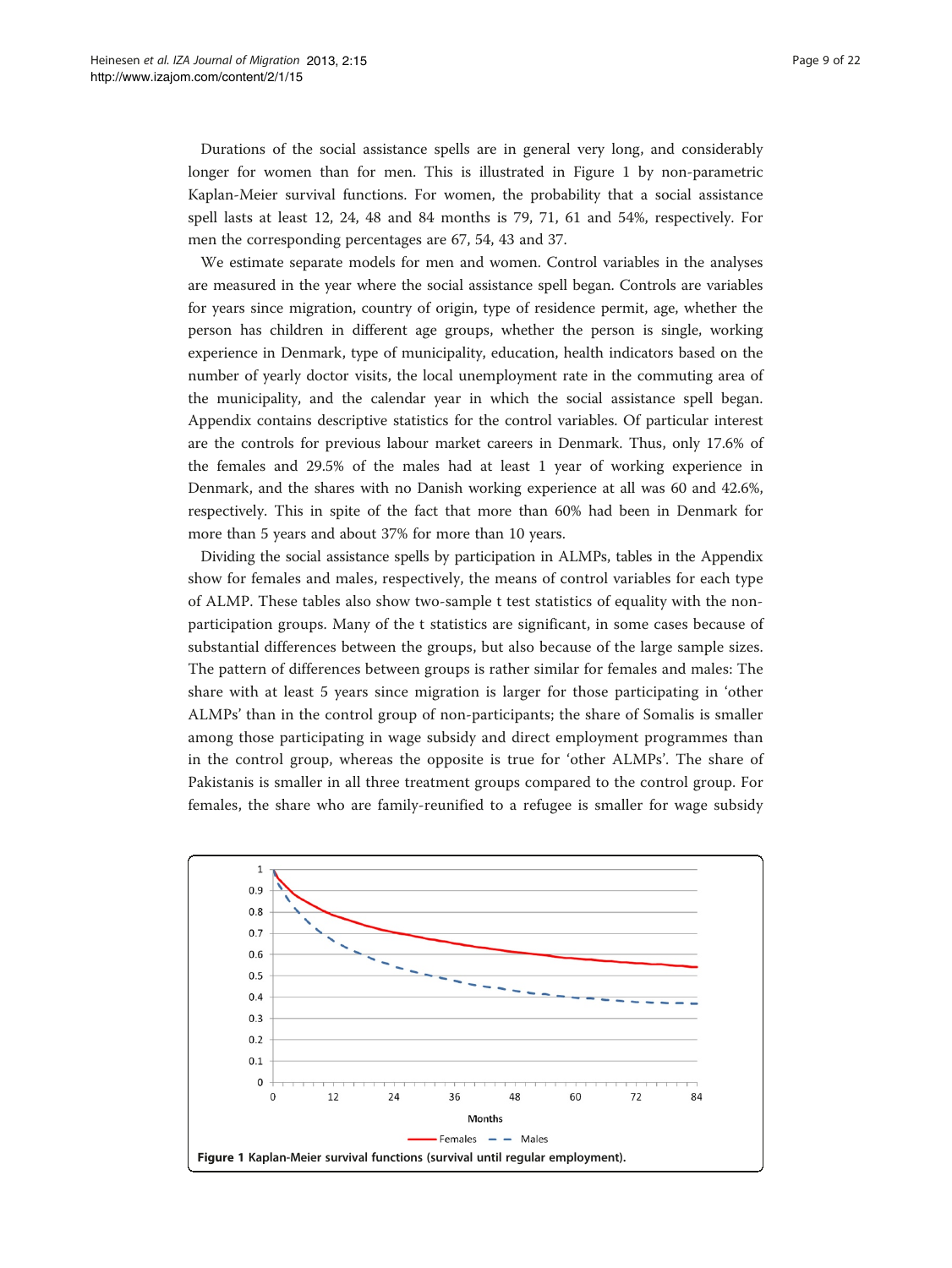<span id="page-9-0"></span>and direct employment programmes, but larger for 'other ALMPs' compared to the control group. The share with positive host country working experience is considerably smaller for direct employment and especially 'other ALMPs' compared to the control group, whereas the share with some working experience, but less than a year, is larger for wage subsidy participants than for the control group. The share living outside the metropolitan area of Copenhagen is larger among wage subsidy and direct employment participants compared to the control group, but the opposite is true for 'other ALMPs', especially for males. The share with a Danish education is smaller for 'other ALMPs' participants. The share with many GP visits is smaller among participants in wage subsidy programmes. These differences between treatment and control groups illustrate that selection into programmes is not random and need to be modelled. In the estimations we control for all the observable characteristics listed in tables of the [Appendix](#page-15-0) in the hazards to employment and programme participation, and we also take account of unobserved heterogeneity as discussed in Section [3.](#page-3-0)

## 5. Results

Table 2 shows the main estimation results. The first columns show the estimation result for women, and the last columns the result for men. Table 2 shows results for parameters related to ALMP participation only. Estimated parameters of other explanatory variables are shown in the [Appendix](#page-15-0). For each of the three types of ALMPs, Table 2 shows parameter estimates for in-programme and post-programme effects. Furthermore, we allow these parameters to differ according to whether the immigrant entered the programme

| Table 2 Estimates of effects of participation in ALMPs on the hazard rate to employment |  |
|-----------------------------------------------------------------------------------------|--|
|-----------------------------------------------------------------------------------------|--|

|                                                                             | <b>Females</b> |           |     | <b>Males</b> |           |     |  |
|-----------------------------------------------------------------------------|----------------|-----------|-----|--------------|-----------|-----|--|
|                                                                             | Coeff.         | <b>SE</b> |     | Coeff.       | <b>SE</b> |     |  |
| ALMP spell begins less than 6 months after start of social assistance spell |                |           |     |              |           |     |  |
| In-programme effects:                                                       |                |           |     |              |           |     |  |
| Employment with wage subsidy                                                | $-0.2394$      | 0.1505    |     | $-0.1887$    | 0.0917    | **  |  |
| Direct employment programme                                                 | 0.4131         | 0.0702    | *** | 0.3791       | 0.0537    | *** |  |
| Other AI MPs                                                                | 0.1693         | 0.0616    | *** | 0.1588       | 0.0446    | *** |  |
| Post-programme effects:                                                     |                |           |     |              |           |     |  |
| Employment with wage subsidy                                                | 1.4287         | 0.1333    | *** | 1.2430       | 0.0805    | *** |  |
| Direct employment programme                                                 | 0.6844         | 0.0920    | *** | 0.3757       | 0.0718    | *** |  |
| Other AI MPs                                                                | 0.2369         | 0.0769    | *** | 0.1240       | 0.0570    | **  |  |
| ALMP spell begins at least 6 months after start of social assistance spell  |                |           |     |              |           |     |  |
| In-programme effects:                                                       |                |           |     |              |           |     |  |
| Employment with wage subsidy                                                | 1.3192         | 0.1786    | *** | 0.8382       | 0.1100    | *** |  |
| Direct employment programme                                                 | 1.5442         | 0.0695    | *** | 1.0925       | 0.0607    | *** |  |
| Other AI MPs                                                                | 0.9390         | 0.0563    | *** | 0.7245       | 0.0505    | *** |  |
| Post-programme effects:                                                     |                |           |     |              |           |     |  |
| Employment with wage subsidy                                                | 2.4127         | 0.1235    | *** | 1.8976       | 0.0738    | *** |  |
| Direct employment programme                                                 | 1.2847         | 0.0871    | *** | 0.4565       | 0.0861    | *** |  |
| Other AI MPs                                                                | 0.5277         | 0.0701    | *** | 0.3266       | 0.0607    | *** |  |

Note: \*\*\* and \*\* indicate significance at the 1% and 5% level, respectively. Parameter estimates for the other explanatory variables and for the duration dependent constant terms are shown in the [Appendix.](#page-15-0)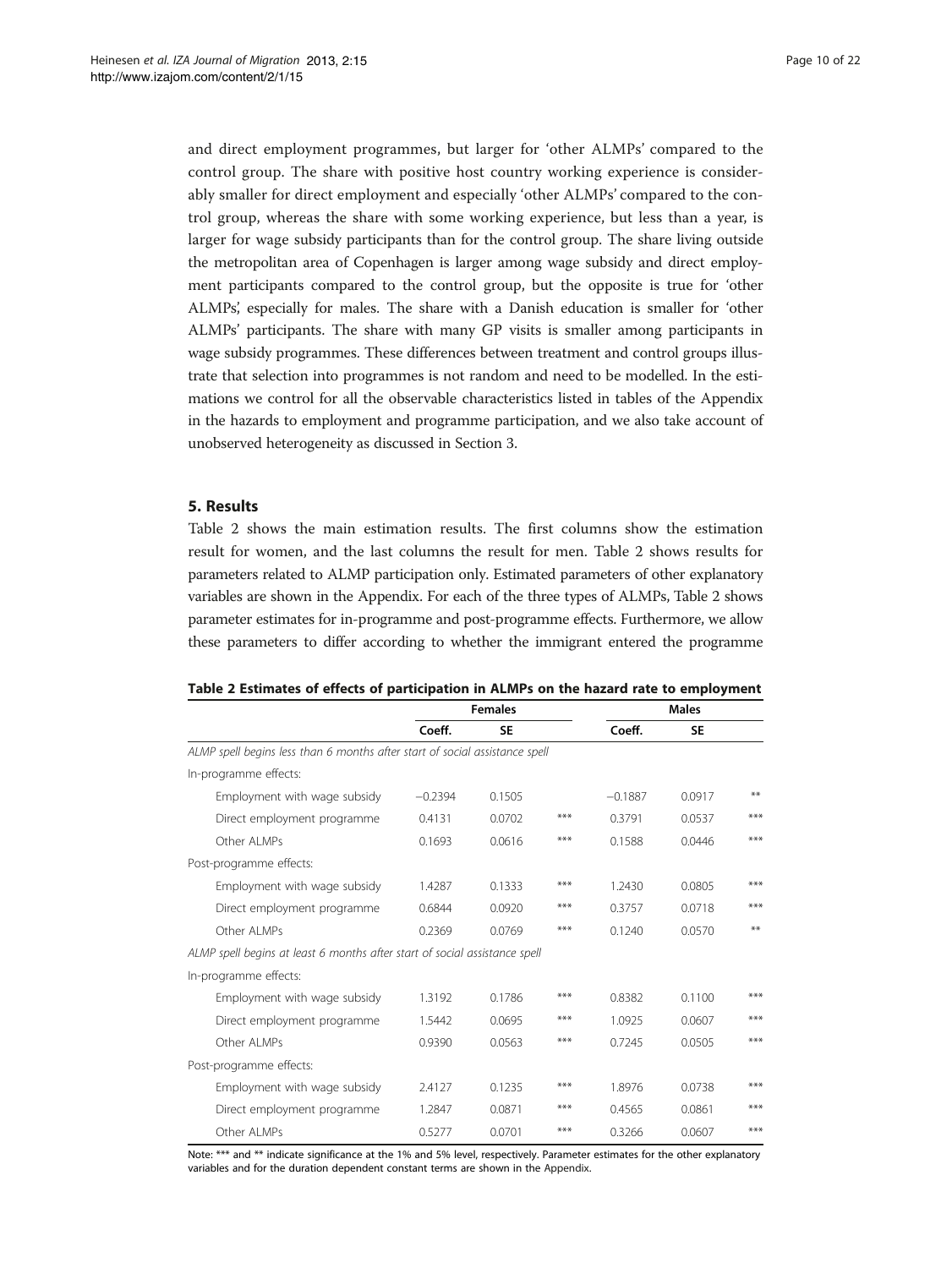<span id="page-10-0"></span>earlier than six months after the start of the social assistance spell, or later. Thus, the table shows for each gender six estimates of in-programme effects and six estimates of post-programme effects. All estimates of post-programme effects are positive and clearly significant. Employment with a wage subsidy has the largest effect followed by direct employment programmes. For all three types of ALMPs, the post-programme effects on the hazard rate to employment are larger if the activation period begins after six months (rather than during the first six months of the social assistance spell).

Somewhat surprisingly, most in-programme effects are also positive, indicating that ALMP participation increases the hazard rate to ordinary employment also during participation. The standard finding here is one of lock-in effects during programme participation. The only exception is for subsidized employment spells which begin less than six months after the start of the social assistance spell; here we do find a lock-in effect, but it is only marginally significant. Clausen et al. [\(2009](#page-21-0)) also find positive, but insignificant, in-programme effects for subsidized employment programmes for newly arrived immigrants. Another surprising feature of the estimates is that the positive in-programme effect is larger than the post-programme effect for direct employment programmes and 'other programmes' beginning at least six months after the start of the social assistance spell (and for males the two types of effects are about equal in size for direct employment and 'other' programmes beginning within the first six months of the social assistance spell).

One reason why the estimated in-programme effects are positive and rather large may be that immigrants on social assistance benefits in general have weak qualifications, including weak host country language proficiency, and only a limited knowledge of the Danish labour market. Participating in ALMPs may therefore be particularly important for immigrants' employment chances, also because participation may serve as a positive signal to employers who may have more difficulties assessing the qualifications of immigrants than of natives.

The estimated parameters – and thereby the relative effects on the hazard rate to employment – are generally larger for women than for men, but the initial level of the hazard rate to employment is considerably lower for women than for men. The postprogramme parameter of subsidized employment starting after six months for women is 2.4 indicating a tenfold increase in the hazard rate to employment. The corresponding parameter for men (1.9) indicates a fivefold increase in the hazard rate. The corresponding in-programme parameters of 1.3 and 0.84 indicate increases in the hazard rate to employment of 277% and 132%, respectively.

Table 3 shows the marginal effects of participation in activation programmes on the restricted mean duration to employment over a five-year period, calculated from a large

Table 3 Marginal effects of labour market programmes: Change in restricted mean duration of social assistance spells over a five-year period (measured in months)

|                              | <b>Females</b>                     |                    |     | <b>Males</b>                       |                           |           |  |  |
|------------------------------|------------------------------------|--------------------|-----|------------------------------------|---------------------------|-----------|--|--|
|                              | <b>Restricted mean</b><br>duration | Marginal<br>effect | SE  | <b>Restricted mean</b><br>duration | <b>Marginal</b><br>effect | <b>SE</b> |  |  |
| No AI MP                     | 55.0                               |                    |     | 42.4                               |                           |           |  |  |
| Employment with wage subsidy | 45.1                               | $-9.9$             | 1.3 | 27.3                               | $-15.1$                   | 1.0       |  |  |
| Direct employment programme  | 51.4                               | $-3.7$             | 0.5 | 37.8                               | $-4.6$                    | 0.6       |  |  |
| Other AI MPs                 | 53.5                               | $-1.5$             | 0.2 | 39.8                               | $-2.6$                    | 0.4       |  |  |

Note: The calculation of marginal effects is described in the text.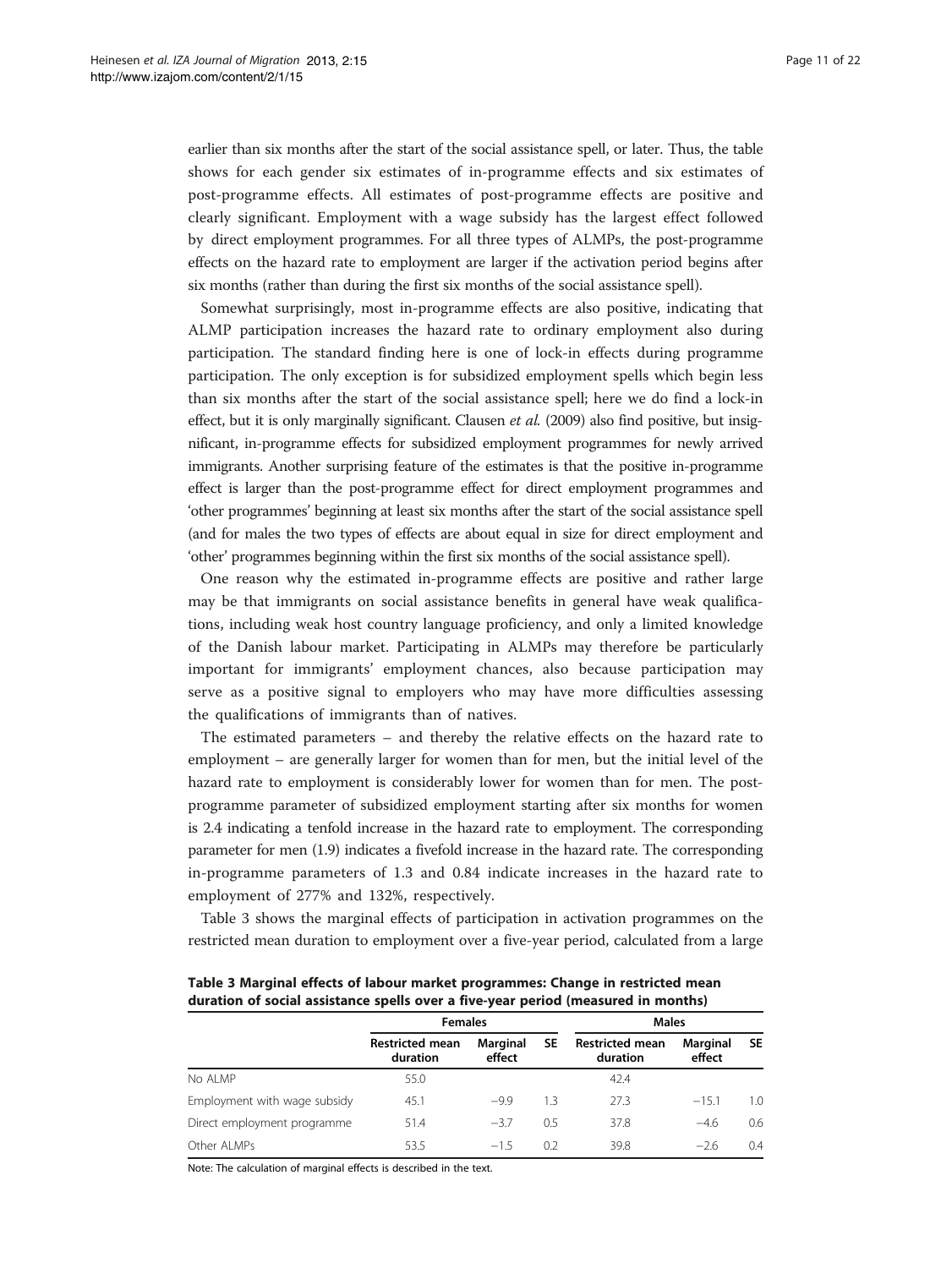number of typical programme spells. The effects are calculated for a 'reference person'. The characteristics chosen for this person (which affect the size of the marginal effects, but not their sign or statistical significance) are given by the reference categories of each set of categorised variables (less than 5 years since migration, from former Yugoslavia, refugee, age above 45 years, has children below 2 years of age (but no older children), cohabiting, no working experience in Denmark, lives in a big city, education unknown, 1–4 visits to the doctor, the social assistance spell began in 1997) and by the average of the local unemployment rate. If such a person did not participate in any activation programme, the restricted mean duration to employment would be 55 months for a woman and 42.4 months for a man (see the first row in Table [3](#page-10-0)). These numbers are very large; the maximum would be 60 months (given that it is restricted to be at most 5 years).

Given the values of the control variables, the restricted mean duration when participating in a given programme depends on the duration until entering the programme and the duration of the programme. Starting time and duration of a given programme vary a lot (see Table [1\)](#page-4-0). Therefore, we calculate 'the' marginal effect of a given programme as an average over several typical variants of the programme defined by starting time and duration. Specifically, we use the following simplifying assumptions. Programme spells may have three different starting times and durations defined by the first, second and third quartile in the observed distributions of starting times and durations (for women and men, respectively). These quartiles are shown in [Appendix.](#page-15-0) Thus, there are nine different types of a given programme, and it is assumed that each type has equal probability  $1/9$ .<sup>3</sup>

Participation in ALMPs leads to a large reduction in the restricted mean duration to employment as shown in Table [3](#page-10-0). Employment with a wage subsidy shortens the restricted mean duration by 10 months for women and by 15 months for men, which are very large effects. The effects of direct employment programmes and 'other ALMPs' are smaller, but also large; they reduce restricted mean durations by about 4 and 2 months, respectively. Again, the estimated effects are larger for men than for women.

The estimated marginal effects in Table [3](#page-10-0) are clearly significant. Standard errors of the marginal effects are calculated from simulations of the estimated parameters. Given the estimated parameters and their estimated covariance matrix, we draw 500 random parameter vectors, and calculate the marginal effects for each parameter vector. The estimated standard error of the marginal effect of a given programme is the standard deviation of the 500 calculated marginal effects of this programme.

We conducted several robustness checks in terms of model specification, e.g. changing the 6 months limit in distinguishing between early and late beginning of programmes, changing the specification of control variables, and changing the specification of the piecewise-constant intervals of the baseline hazard step functions, but the main results of large and significant positive effects of ALMPs are very robust. As an illustration, the [Appendix](#page-15-0) shows estimation results with a less restrictive baseline hazard function than in the main specification of Table [2,](#page-9-0) i.e. with 7 piecewise-constant intervals (instead of 5): 0–2, 2–4, 4–6, 6–9, 9–12, 12–24 and 24- months. All point estimates of in-programme and post-programme effects are even larger with this less restrictive baseline hazard than in Table [2](#page-9-0), although for most parameters the differences are not statistically significant.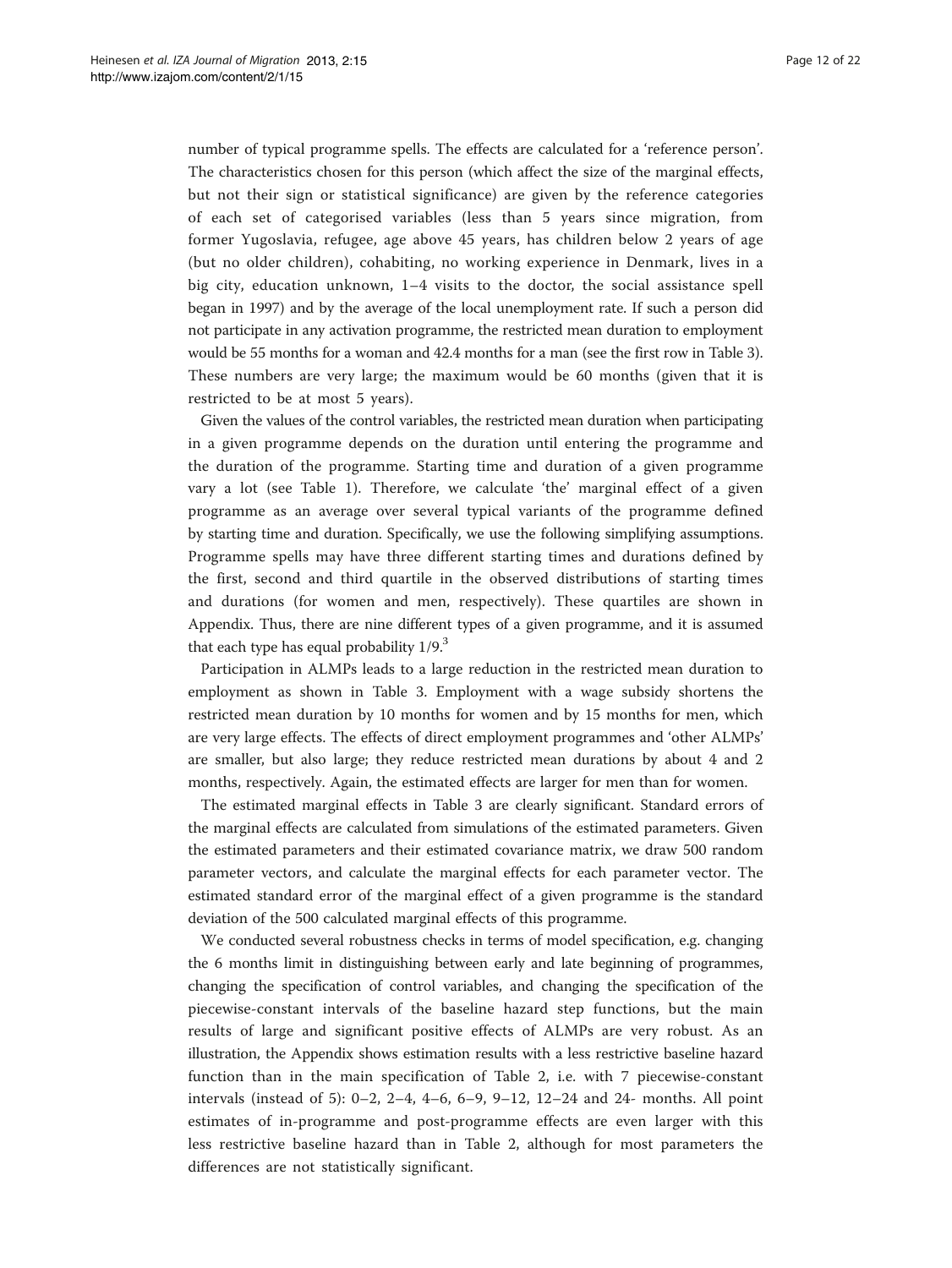Clausen et al. [\(2009\)](#page-21-0) analysed effects for newly arrived immigrants in Denmark using the same methods as in this paper and found significant effects for subsidized employment (a reduction in the restricted mean duration to employment of about four months over a four-year period), but not for direct employment programmes or other programmes. There may be several explanations for the large ALMP effects which we estimate in this paper compared to Clausen et al. ([2009\)](#page-21-0). The effects in Table [3](#page-10-0) are calculated over a longer time horizon (5 years instead of 4), but more importantly, the two samples of immigrants are very different. The group studied in the present paper is a much more selective group of immigrants, the majority of whom had been living in Denmark for many years and at the same time with very limited working experience in Denmark, who were older, and who had more health problems (measured by GP visits). Thus, this group of immigrants have a very weak attachment to the labour market and their basic hazard rate to employment is very low (see Figure [1](#page-8-0)). Given this weak background, ALMPs may help these immigrants to obtain more basic knowledge of the Danish labour market (and society in general) and provide contacts to firms. This is of course a general purpose of ALMPs, but it may be particularly important for groups with a very weak position in the labour market and a very limited network. In particular, this may be one of the reasons why we find positive in-programme effects and positive effects of direct employment programmes (which are often found to have small and insignificant effects for natives). The earlier study by Clausen et al. ([2009](#page-21-0)) focused on all newly arrived immigrants who arrived later (from 1999 onwards) than the group studied in the present paper and received a more comprehensive 'introduction programme' including extensive courses in the Danish language and society, and regular meetings with case workers, and in addition more extensive offers of ALMPs. Therefore, the marginal effect of ALMPs may be smaller for this group which also includes a larger share with a strong commitment and ability to work (because it is not selected in terms of labour market success in the host country).

A qualitative case study (Järvinen, [2007\)](#page-21-0) casts light on characteristics related to employment prospects and ALMP participation of a selected group of non-western immigrants who had been without a job and dependent on social assistance over a long period of time. The study is based on interviews with case workers and analysis of 100 case files. Although people who receive social assistance are obliged to apply for jobs and/or participate in ALMPs or other activities aiming at improving their chances of employment, these requirements may typically be more difficult to uphold for nonwestern immigrants. Thus, many non-western immigrants face social problems some of which are related to culture and norms, including traditional gender roles from their country of origin. Typically, males in this group do want to work, but many have unrealistic expectations as to which type of job they can get or which type of Danish education they are able to complete. Perceptions of gender roles are a barrier for both males and females. For instance, many males do not want to work with female colleagues, and many females do not want a job at all and try to avoid participation in ALMPs, often because their husband is against it. Another important barrier is perceptions of health problems. Many claim that they have health problems which are not confirmed by doctors, but at the same time they are not active in dealing with these problems, e.g. through change of life style. Health problems are often used as an argument to postpone participation in ALMPs, especially by women. It is likely that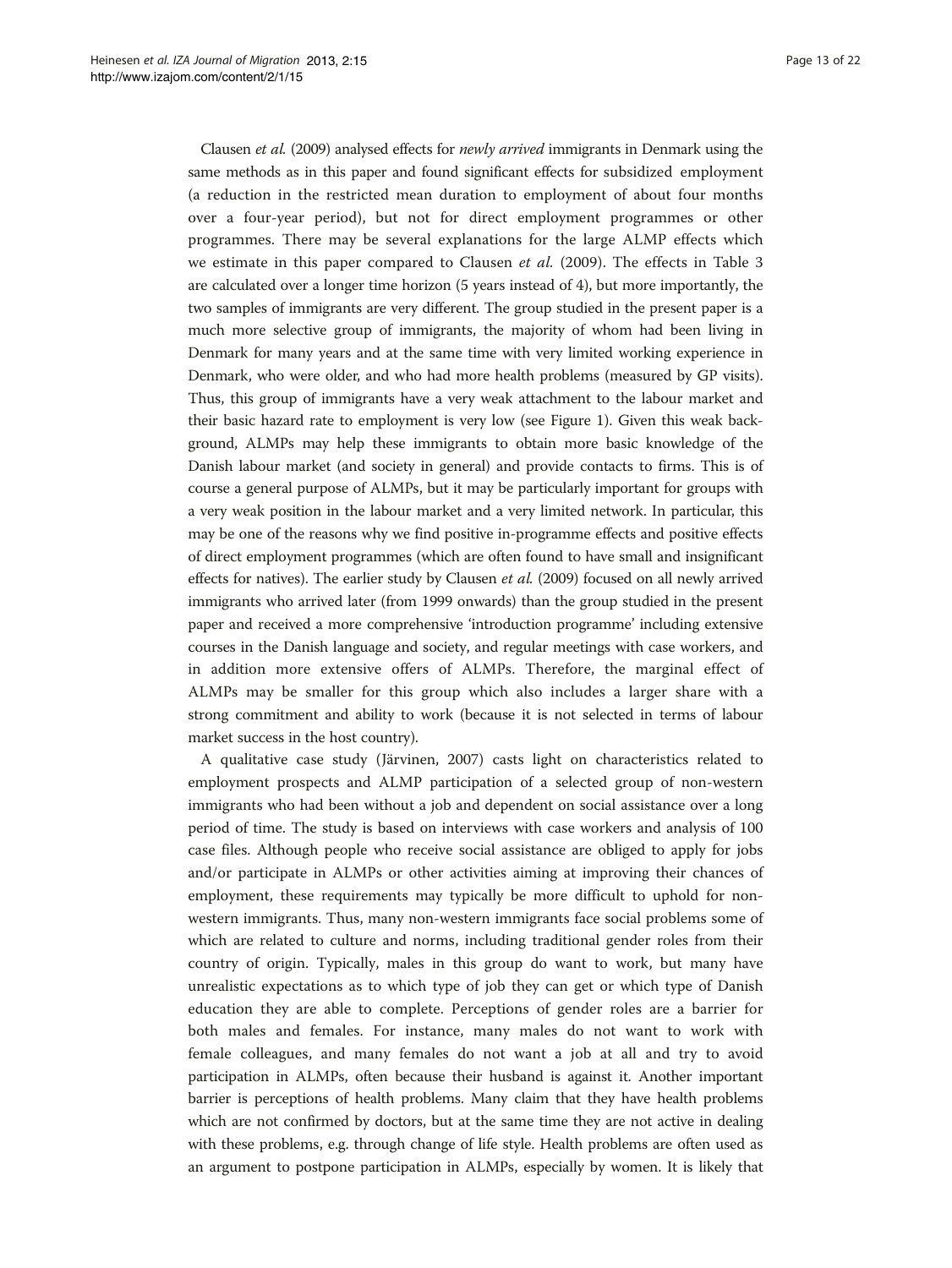<span id="page-13-0"></span>the population of this case study is representative of a significant part of the population studied in the present paper, so the characteristics discussed above may help explain why social assistance spells are very long in our data, why women are enrolled in ALMPs much later than men, and why we find large positive ALMP effects. The last feature may in part be due to possible effects of ALMP participation on overcoming cultural barriers to labour market integration.

Only few papers have estimated ALMP effects specifically for immigrants. Rinne ([2012](#page-21-0)) survey studies on effects of ALMPs specifically targeted towards immigrants and also studies on effects of more general ALMPs estimated separately for immigrants and natives. Direct comparison with our results is difficult because of important differences in terms of outcome variables, types of ALMPs, types of effects and methods, but most of these studies find large and significant effects for immigrants. Sarvimäki and Hämäläinen [\(2010](#page-21-0)) find large positive effects on employment and earnings of a programme for immigrants consisting of a sequence of training and subsidized employment in Finland. Cohen-Goldner and Eckstein ([2010](#page-21-0)) find positive employment and earnings effects of public training programs for highskilled female immigrants from the former Soviet Union in Israel. Aldashev et al. [\(2010\)](#page-21-0) find positive effects of aptitude tests and skill provision for immigrants in Germany, whereas training programmes have no effects and job search programmes affects females negatively and have no effects for males. Caliendo and Kühn ([2011](#page-21-0)) find positive effects of start-up programmes for both immigrants and natives in Germany. Bergemann et al. [\(2011](#page-21-0)) find positive ex ante/threat effects of ALMPs on search effort for Eastern European immigrants in Germany, whereas there is no effect for Turkish immigrants.

Comparing our results to the broader literature on effects of ALMPs on labour market outcomes (see the surveys in Stanley et al. [1999](#page-21-0); Heckman et al. [1999](#page-21-0); Kluve and Schmidt [2002;](#page-21-0) Kluve [2010](#page-21-0); Card et al. [2010\)](#page-21-0), the positive effect of employment with a wage subsidy on the hazard rate to regular employment is consistent with most previous studies. Our finding of significant and rather large effects for direct employment programmes is less consistent with previous findings, since most studies find only small and often insignificant effects. Our category 'other programmes', for which we find a small but significant effect, includes very different programmes such as training, special employment programmes and counselling. Most previous studies find positive effects of counselling, marginally positive effects of special employment programmes and small positive or insignificant effects of training.

#### 6. Discussion and conclusion

Using the timing of events duration model and a large administrative data set, this study finds large and substantial positive effects of having participated in ALMPs on the hazard rate to regular employment for immigrants receiving social assistance in Denmark. We estimate separate effects for three categories of programmes, and we allow both in-programme and post-programme effects to differ according to whether the program began before or after 6 months. The post-programme effects are largest for subsidized employment programmes. We also find positive in-programme effects except for subsidized employment programmes starting early. Both in-programme and post-programme effects are much larger when the program begins at least six months after the start of the social assistance spell.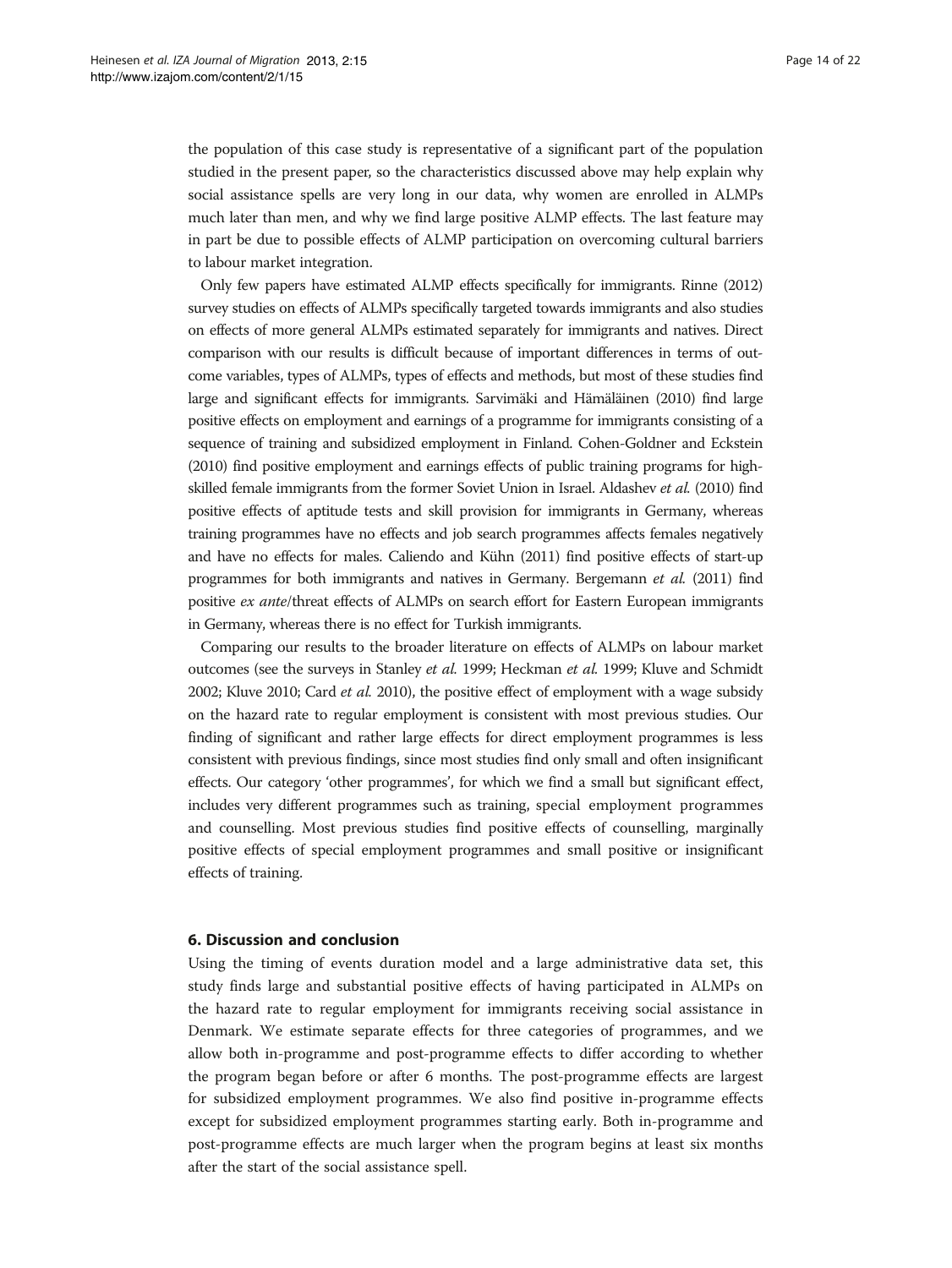The total effect of ALMP participation depends on both in-programme and postprogramme effects. To assess the overall effect, we calculate the marginal effects on the mean duration to regular employment over a five-year period, given a range of typical starting times and durations of ALMP sub-spells. Subsidized employment programmes reduce the duration of social assistance spells by 10–15 months, direct employment programmes reduce it by about 4 months, and other programmes by about 2 months.

The finding that subsidized employment is the most effective type of ALMP is consistent with an earlier study focussing on newly arrived immigrants and with other studies of ALMP effects for unemployed in general. However, this type of ALMP is by far the least frequently applied in Denmark; only 7.4% of ALMPs offered to immigrants on social assistance are subsidized employment programmes (4.9% for females and 9.6% for males). Our results thus indicate that labour market integration of immigrants may be improved considerably by targeting subsidized employment programmes to unemployed immigrants.

Since we also estimate considerable positive effects of direct employment programmes and other programmes for immigrants – effects which are larger than similar effects for unemployed in general found in other studies – offering these programmes to a larger number of unemployed immigrants may also be beneficial to labour market integration and labour supply in general.

However, even though our results indicate large beneficial effects of an intensified use of ALMPs for immigrants, it may not be optimal to offer these programmes at a very early state of the unemployment/social assistance spell since our estimates indicate much larger positive effects on the hazard rate to employment if the ALMPs begin after six months of social assistance receipt. Such a decision requires weighing the costs of programmes against the saved social assistance.

In conclusion, we have found very large positive employment effects of ALMPs for non-western immigrants, suggesting a much more active role for activation policies in national strategies for integrating immigrants into the country. Also, we would definitely advocate more research on the topic.

## Endnotes

 $1$  Non-western countries are defined as countries which are not Nordic, not in the EU (as of May 2004), and not the US, Canada, Australia, New Zealand, Switzerland, Andorra, Liechtenstein, Monaco, or San Marino.

<sup>2</sup> The timing-of-events duration model has been used to evaluate ALMPs in several previous studies; see e.g., Richardson and van den Berg ([2001](#page-21-0)), Bolvig et al. [\(2003\)](#page-21-0), van den Berg et al. ([2004](#page-21-0)), Abbring et al. ([2005](#page-21-0)), Crépon et al. [\(2005\)](#page-21-0), Lalive et al. ([2005](#page-21-0), [2008](#page-21-0)), Clausen et al. ([2009](#page-21-0)), and Rosholm and Svarer [\(2008\)](#page-21-0).

<sup>3</sup> Results are not sensitive to this assumption of equal weighting of the nine combinations of pre-programme and in-programme durations. If instead we calculate the probability of being in a certain cell by using the conditional distribution of in-programme duration, i.e. conditional on being in a certain quantile of the pre-programme duration, we obtain weights to the nine different combinations of durations for each programme which are different from 1. The smallest weight is 0.67 and the largest is 1.26, but in most cases the weights are close to 1, and the calculated marginal effects are very similar to those reported in Table [3](#page-10-0) using equal weighting. In all cases differences are less than 0.1 month.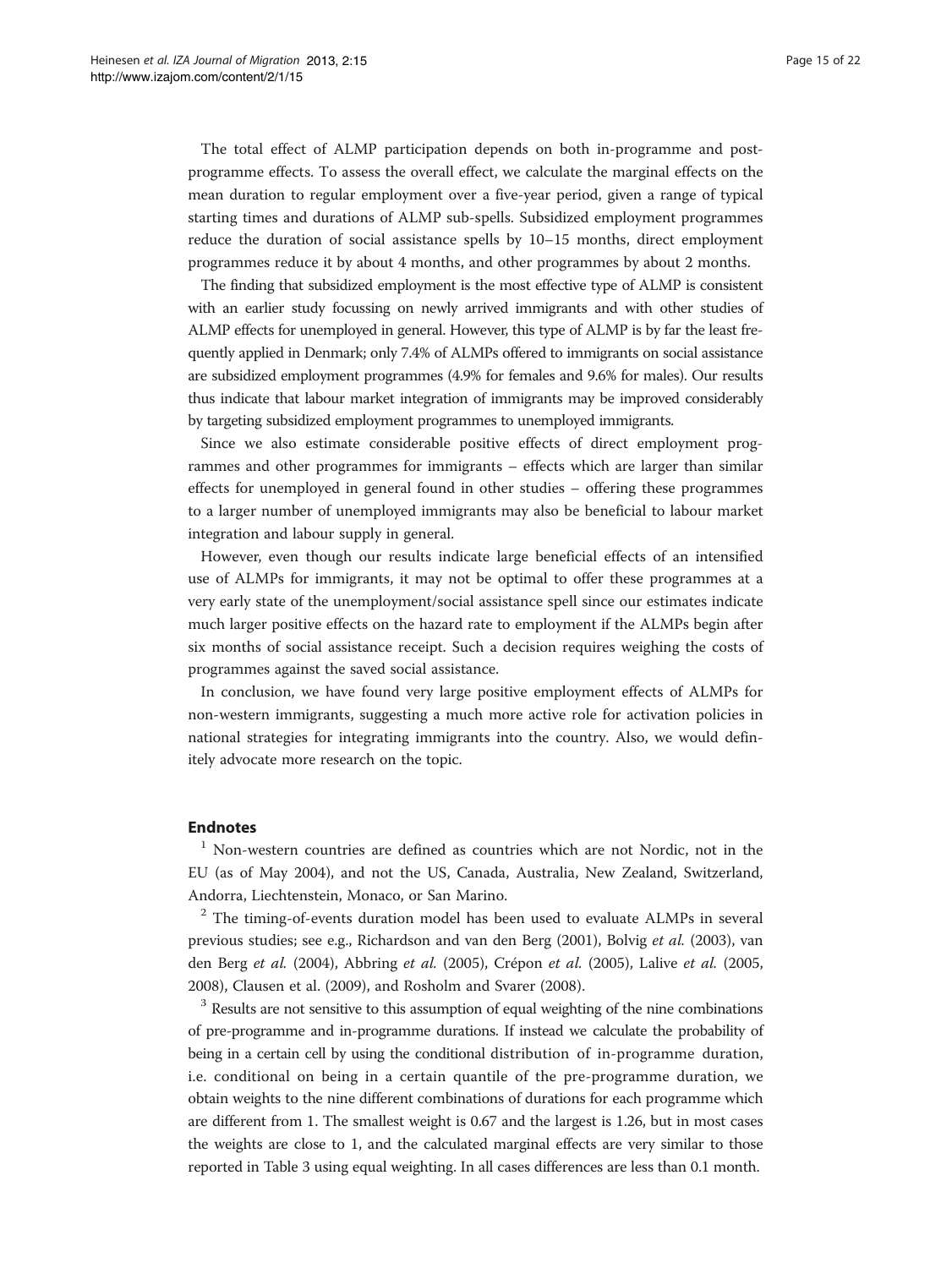## <span id="page-15-0"></span>Appendix

Tables 4, [5,](#page-16-0) [6](#page-17-0) show descriptive statistics for control variables, and Table [7](#page-18-0) shows parameter estimates for control variables. Table [8](#page-20-0) shows characteristics of ALMP spells used to calculate marginal effects, namely the quartiles in the distributions of duration of social assistance spells until start of programme and time spent in the programme, respectively. Table [9](#page-20-0) shows parameter estimates of ALMP variables in an alternative model with more narrow intervals of the piecewise-constant baseline hazard step function.

#### Table 4 Descriptive statistics for controls

|                                        |       | <b>Females</b> |             |              | <b>Males</b> |       |             |              |
|----------------------------------------|-------|----------------|-------------|--------------|--------------|-------|-------------|--------------|
| Variable                               | Mean  | SD             | Min         | Max          | Mean         | SD    | Min         | Max          |
| Years since migration: 5-9             | 0.248 | 0.432          | $\Omega$    | $\mathbf{1}$ | 0.232        | 0.422 | $\Omega$    | 1            |
| Years since migration: 10-19           | 0.183 | 0.386          | $\mathbf 0$ | 1            | 0.235        | 0.424 | $\mathbf 0$ | 1            |
| Years since migration: 20-             | 0.166 | 0.372          | $\mathbf 0$ | 1            | 0.176        | 0.381 | $\mathbf 0$ | 1            |
| From Turkey                            | 0.151 | 0.358          | 0           | 1            | 0.114        | 0.318 | 0           | 1            |
| From Europe (except former Yugoslavia) | 0.090 | 0.286          | $\Omega$    | $\mathbf{1}$ | 0.082        | 0.274 | $\Omega$    | 1            |
| From Africa (except Somalia)           | 0.071 | 0.256          | 0           | 1            | 0.081        | 0.273 | 0           | 1            |
| From Somalia                           | 0.096 | 0.294          | $\mathbf 0$ | $\mathbf{1}$ | 0.120        | 0.325 | $\mathbf 0$ | $\mathbf{1}$ |
| From American countries                | 0.021 | 0.144          | 0           | 1            | 0.017        | 0.129 | $\mathbf 0$ | 1            |
| From Afghanistan                       | 0.018 | 0.135          | 0           | 1            | 0.023        | 0.148 | 0           | $\mathbf{1}$ |
| From Iraq                              | 0.076 | 0.264          | 0           | 1            | 0.118        | 0.322 | $\Omega$    | 1            |
| From Iran                              | 0.050 | 0.218          | 0           | $\mathbf{1}$ | 0.063        | 0.243 | $\Omega$    | 1            |
| From Sri Lanka                         | 0.037 | 0.188          | 0           | 1            | 0.025        | 0.155 | 0           | 1            |
| From other Asian countries             | 0.088 | 0.284          | 0           | $\mathbf{1}$ | 0.044        | 0.205 | $\Omega$    | 1            |
| From Pakistan                          | 0.043 | 0.203          | 0           | 1            | 0.037        | 0.188 | 0           | 1            |
| From Libanon                           | 0.059 | 0.236          | $\Omega$    | 1            | 0.087        | 0.282 | $\Omega$    | 1            |
| From other countries                   | 0.041 | 0.199          | $\Omega$    | 1            | 0.043        | 0.203 | $\Omega$    | 1            |
| Family reunified to a refugee          | 0.128 | 0.334          | $\Omega$    | 1            | 0.044        | 0.204 | $\Omega$    | 1            |
| Family reunified to non-refugee        | 0.169 | 0.375          | 0           | 1            | 0.099        | 0.298 | 0           | 1            |
| EU residence permit                    | 0.035 | 0.183          | $\Omega$    | 1            | 0.020        | 0.140 | $\Omega$    | 1            |
| Unknown type of residence permit       | 0.313 | 0.464          | $\Omega$    | 1            | 0.343        | 0.475 | $\Omega$    | 1            |
| Age 16-24                              | 0.215 | 0.411          | $\Omega$    | 1            | 0.189        | 0.391 | $\Omega$    | 1            |
| Age 25-34                              | 0.400 | 0.490          | 0           | 1            | 0.378        | 0.485 | 0           | 1            |
| Age 35-44                              | 0.264 | 0.441          | 0           | $\mathbf{1}$ | 0.309        | 0.462 | 0           | 1            |
| Children 3-6 years of age              | 0.194 | 0.395          | $\Omega$    | 1            | 0.122        | 0.327 | $\Omega$    | 1            |
| Children 7-17 years of age             | 0.205 | 0.404          | $\Omega$    | $\mathbf{1}$ | 0.123        | 0.329 | $\Omega$    | 1            |
| No children                            | 0.321 | 0.467          | 0           | 1            | 0.531        | 0.499 | 0           | 1            |
| Single                                 | 0.331 | 0.471          | 0           | $\mathbf{1}$ | 0.423        | 0.494 | $\mathbf 0$ | 1            |
| Working experience up to 1 year        | 0.224 | 0.417          | 0           | 1            | 0.279        | 0.448 | 0           | 1            |
| Working experience 1-3 years           | 0.112 | 0.315          | 0           | 1            | 0.175        | 0.380 | $\Omega$    | 1            |
| Working experience 3 years or more     | 0.064 | 0.245          | $\Omega$    | 1            | 0.120        | 0.325 | $\Omega$    | 1            |
| Lives in provincial town municipality  | 0.343 | 0.475          | 0           | $\mathbf{1}$ | 0.326        | 0.469 | $\mathbf 0$ | 1            |
| Lives in a rural district              | 0.113 | 0.317          | $\Omega$    | 1            | 0.097        | 0.296 | $\Omega$    | 1            |
| Danish education                       | 0.166 | 0.372          | 0           | 1            | 0.217        | 0.413 | 0           | 1            |
| Years of Danish education              | 1.694 | 3.858          | $\Omega$    | 20           | 2.205        | 4.281 | $\Omega$    | 20           |
| Foreign education                      | 0.346 | 0.476          | $\Omega$    | $\mathbf{1}$ | 0.325        | 0.468 | $\Omega$    | 1            |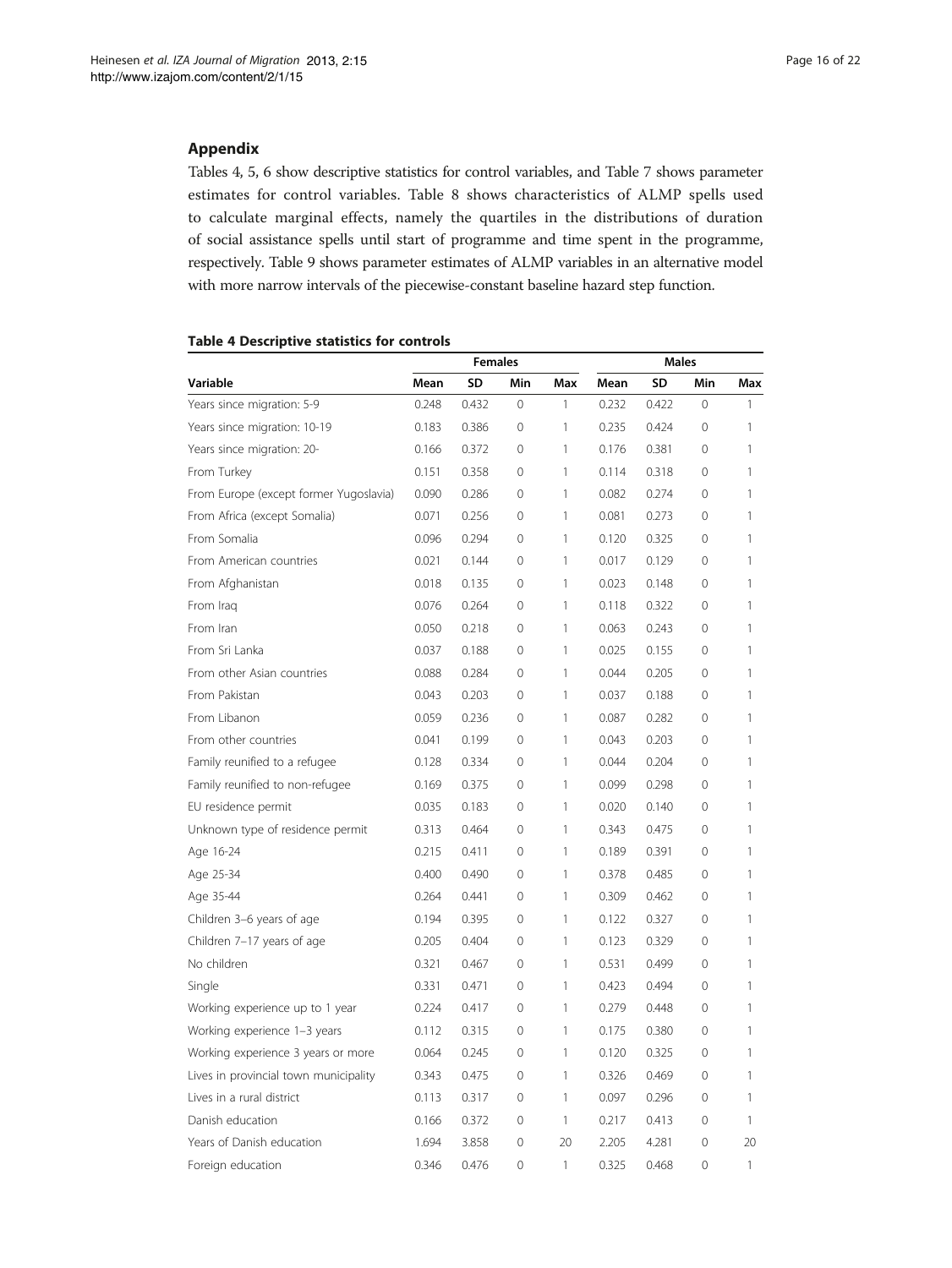<span id="page-16-0"></span>Table 4 Descriptive statistics for controls (Continued)

| Years of foreign education         | 3.876 | 5.656 | $\Omega$     | 18    | 3.957 | 5.962 | 0            | 18    |
|------------------------------------|-------|-------|--------------|-------|-------|-------|--------------|-------|
| No visits to doctors               | 0.150 | 0.357 | $\Omega$     |       | 0.241 | 0.428 | 0            |       |
| 5-9 visits to doctors              | 0.270 | 0.444 | $\Omega$     |       | 0.207 | 0.405 | 0            |       |
| 10-19 visits to doctors            | 0.220 | 0.414 | $\Omega$     |       | 0.108 | 0.310 | 0            |       |
| 20 or more visits to doctors       | 0.076 | 0.265 | $\Omega$     |       | 0.025 | 0.156 | $\mathbf{0}$ |       |
| Local unemployment rate x 10       | 0.621 | 0.150 | 0.326        | 1.361 | 0.622 | 0.150 | 0.317        | 1.361 |
| Social assistance spell began 1998 | 0.192 | 0.394 | $\mathbf{0}$ |       | 0.194 | 0.396 | $\mathbf{0}$ |       |
| Social assistance spell began 1999 | 0.178 | 0.382 | $\Omega$     |       | 0.191 | 0.393 | 0            |       |
| Social assistance spell began 2000 | 0.110 | 0.313 | $\Omega$     |       | 0.111 | 0.314 | $\Omega$     |       |
| Social assistance spell began 2001 | 0.108 | 0.311 | $\Omega$     |       | 0.105 | 0.307 | $\Omega$     |       |
| Social assistance spell began 2002 | 0.098 | 0.297 | $\Omega$     |       | 0.095 | 0.293 | 0            |       |
| Social assistance spell began 2003 | 0.090 | 0.287 | $\bigcap$    |       | 0.080 | 0.271 | 0            |       |

Note. Reference categories are: Years since migration less than five years; from former Yugoslavia; refugee; 45–66 years of age; children 0–2 years of age; married or cohabiting; no working experience (in Denmark); lives in the metropolitan area of Copenhagen or one of the three largest provincial cities in Denmark; education unknown; 1–4 visits to doctors; spell began in 1997.

Table 5 Means of controls for females by participation in ALMPs and two-sample t test statistics of equality with the non-participation group

|                                        | <b>No ALMP</b> | Wage subsidy |         | Direct employment |         | <b>Other ALMPs</b> |          |
|----------------------------------------|----------------|--------------|---------|-------------------|---------|--------------------|----------|
| Variable                               | mean           | mean         | t       | mean              | t       | mean               | t        |
| Years since migration: 5-9             | 0.258          | 0.236        | $-1.20$ | 0.255             | $-0.31$ | 0.220              | $-6.81$  |
| Years since migration: 10-19           | 0.192          | 0.222        | 1.68    | 0.189             | $-0.32$ | 0.154              | $-7.78$  |
| Years since migration: 20-             | 0.174          | 0.147        | $-1.81$ | 0.162             | $-1.56$ | 0.149              | $-5.11$  |
| From Turkey                            | 0.155          | 0.144        | $-0.77$ | 0.139             | $-2.34$ | 0.147              | $-1.77$  |
| From Europe (except former Yugoslavia) | 0.091          | 0.084        | $-0.52$ | 0.109             | 2.98    | 0.082              | $-2.30$  |
| From Africa (except Somalia)           | 0.074          | 0.045        | $-3.18$ | 0.054             | $-4.37$ | 0.070              | $-1.16$  |
| From Somalia                           | 0.083          | 0.036        | $-5.92$ | 0.068             | $-3.06$ | 0.140              | 13.06    |
| From American countries                | 0.023          | 0.018        | $-0.97$ | 0.017             | $-2.32$ | 0.018              | $-3.15$  |
| From Afghanistan                       | 0.017          | 0.012        | $-1.09$ | 0.018             | 0.46    | 0.024              | 3.73     |
| From Iraq                              | 0.068          | 0.044        | $-2.70$ | 0.058             | $-2.21$ | 0.103              | 9.17     |
| From Iran                              | 0.053          | 0.045        | $-0.80$ | 0.047             | $-1.31$ | 0.044              | $-3.03$  |
| From Sri Lanka                         | 0.038          | 0.054        | 1.62    | 0.055             | 3.68    | 0.024              | $-6.46$  |
| From other Asian countries             | 0.093          | 0.150        | 3.78    | 0.083             | $-1.82$ | 0.074              | $-5.38$  |
| From Pakistan                          | 0.049          | 0.015        | $-6.39$ | 0.029             | $-5.76$ | 0.037              | $-4.41$  |
| From Libanon                           | 0.058          | 0.037        | $-2.61$ | 0.055             | $-0.73$ | 0.066              | 2.41     |
| From other countries                   | 0.041          | 0.029        | $-1.69$ | 0.037             | $-1.04$ | 0.046              | 2.18     |
| Family reunified to a refugee          | 0.120          | 0.072        | $-4.33$ | 0.078             | $-7.59$ | 0.169              | 10.52    |
| Family reunified to non-refugee        | 0.175          | 0.149        | $-1.73$ | 0.139             | $-5.19$ | 0.167              | $-1.69$  |
| EU residence permit                    | 0.036          | 0.019        | $-2.84$ | 0.020             | $-5.20$ | 0.038              | 0.92     |
| Unknown type of residence permit       | 0.334          | 0.325        | $-0.43$ | 0.297             | $-4.04$ | 0.268              | $-11.06$ |
| Age 16-24                              | 0.213          | 0.232        | 1.06    | 0.255             | 4.85    | 0.205              | $-1.54$  |
| Age 25-34                              | 0.393          | 0.404        | 0.55    | 0.370             | $-2.31$ | 0.428              | 5.49     |
| Age 35-44                              | 0.261          | 0.273        | 0.65    | 0.283             | 2.49    | 0.264              | 0.57     |
| Children 3-6 years of age              | 0.188          | 0.191        | 0.20    | 0.211             | 2.91    | 0.204              | 3.20     |
| Children 7-17 years of age             | 0.204          | 0.283        | 4.15    | 0.222             | 2.24    | 0.197              | $-1.30$  |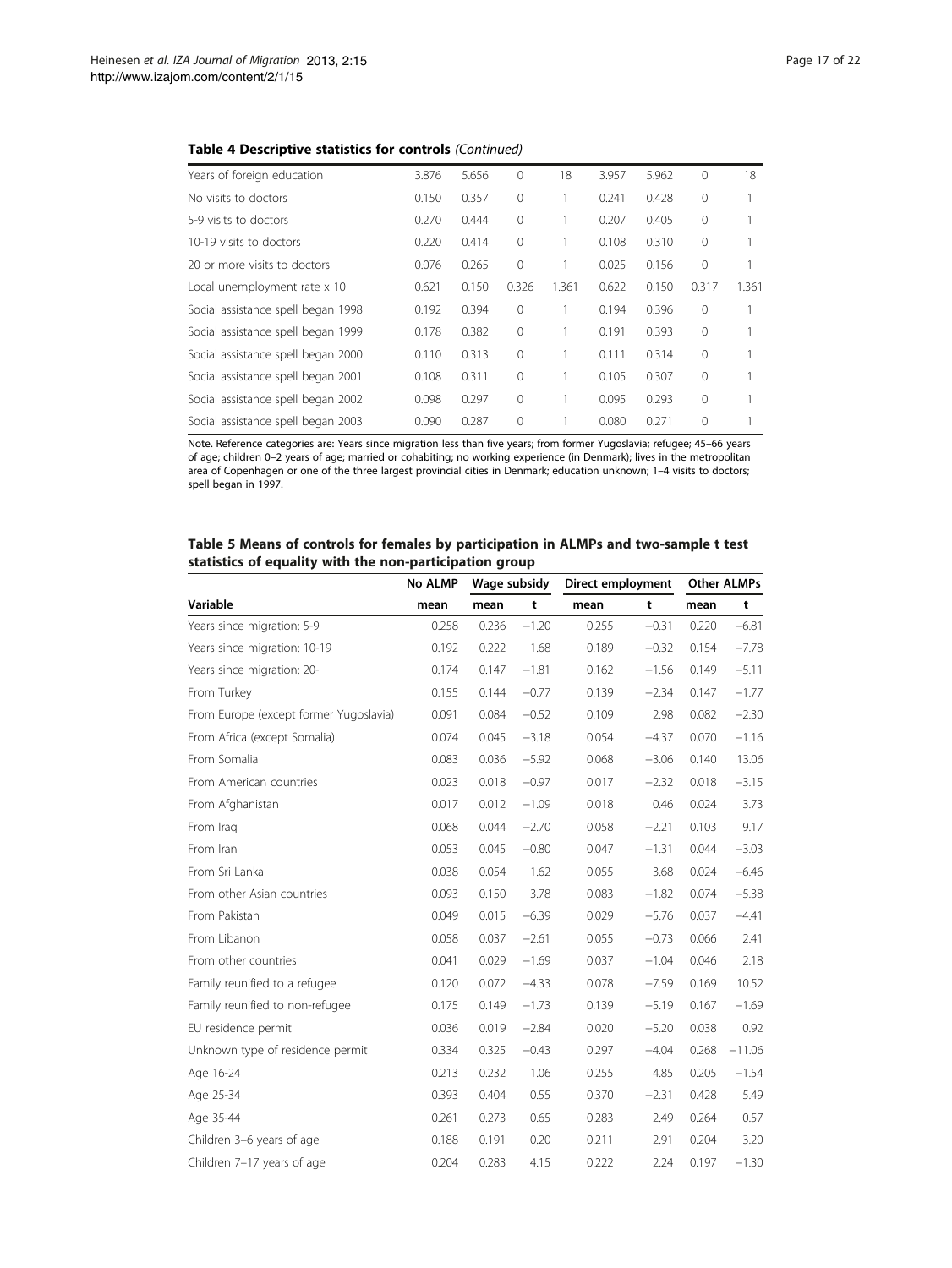<span id="page-17-0"></span>Table 5 Means of controls for females by participation in ALMPs and two-sample t test statistics of equality with the non-participation group (Continued)

| No children                           | 0.338 | 0.334 | $-0.17$ | 0.329 | $-0.97$ | 0.274 | $-10.78$ |
|---------------------------------------|-------|-------|---------|-------|---------|-------|----------|
|                                       |       |       |         |       |         |       |          |
| Single                                | 0.329 | 0.348 | 0.93    | 0.357 | 2.96    | 0.325 | $-0.70$  |
| Working experience up to 1 year       | 0.245 | 0.425 | 8.62    | 0.223 | $-2.64$ | 0.159 | $-16.97$ |
| Working experience 1-3 years          | 0.126 | 0.156 | 1.98    | 0.100 | $-4.22$ | 0.078 | $-12.46$ |
| Working experience 3 years or more    | 0.072 | 0.065 | $-0.67$ | 0.046 | $-6.08$ | 0.049 | $-7.95$  |
| Lives in provincial town municipality | 0.327 | 0.549 | 10.51   | 0.491 | 16.70   | 0.317 | $-1.62$  |
| Lives in a rural district             | 0.114 | 0.146 | 2.12    | 0.186 | 9.54    | 0.085 | $-7.59$  |
| Danish education                      | 0.176 | 0.228 | 2.93    | 0.221 | 5.60    | 0.118 | $-12.86$ |
| Years of Danish education             | 1.815 | 2.313 | 2.72    | 2.225 | 4.95    | 1.167 | $-14.21$ |
| Foreign education                     | 0.334 | 0.340 | 0.31    | 0.360 | 2.83    | 0.374 | 6.45     |
| Years of foreign education            | 3.755 | 3.803 | 0.21    | 4.063 | 2.74    | 4.121 | 4.91     |
| No visits to doctors                  | 0.142 | 0.101 | $-3.20$ | 0.143 | 0.03    | 0.175 | 6.77     |
| 5-9 visits to doctors                 | 0.274 | 0.287 | 0.68    | 0.262 | $-1.37$ | 0.260 | $-2.33$  |
| 10-19 visits to doctors               | 0.222 | 0.208 | $-0.81$ | 0.217 | $-0.63$ | 0.216 | $-1.13$  |
| 20 or more visits to doctors          | 0.080 | 0.045 | $-3.85$ | 0.074 | $-1.10$ | 0.069 | $-3.15$  |
| Local unemployment rate x 10          | 0.619 | 0.634 | 2.27    | 0.628 | 2.96    | 0.624 | 2.56     |
| Social assistance spell began 1998    | 0.187 | 0.161 | $-1.63$ | 0.201 | 1.74    | 0.203 | 2.98     |
| Social assistance spell began 1999    | 0.169 | 0.211 | 2.44    | 0.200 | 3.91    | 0.190 | 4.11     |
| Social assistance spell began 2000    | 0.110 | 0.122 | 0.91    | 0.115 | 0.80    | 0.107 | $-0.64$  |
| Social assistance spell began 2001    | 0.111 | 0.075 | $-3.24$ | 0.106 | $-0.94$ | 0.104 | $-1.73$  |
| Social assistance spell began 2002    | 0.103 | 0.090 | $-1.06$ | 0.096 | $-1.15$ | 0.087 | $-4.04$  |
| Social assistance spell began 2003    | 0.103 | 0.045 | $-6.39$ | 0.060 | $-8.88$ | 0.073 | $-8.17$  |

Note. The columns denoted t show the two-sample t test statistics of equal means between spells characterized by participation in each of the three types of ALMPs and spells without ALMP participation.

## Table 6 Means of controls for males by participation in ALMPs and two-sample t test statistics of equality with the non-participation group

|                                        | <b>No ALMP</b> | Wage subsidy |         | Direct employment |         | <b>Other ALMPs</b> |         |
|----------------------------------------|----------------|--------------|---------|-------------------|---------|--------------------|---------|
| Variable                               | mean           | mean         | t       | mean              | t       | mean               | t       |
| Years since migration: 5-9             | 0.238          | 0.209        | $-2.47$ | 0.229             | $-1.16$ | 0.219              | $-3.56$ |
| Years since migration: 10-19           | 0.245          | 0.226        | $-1.62$ | 0.233             | $-1.65$ | 0.210              | $-6.65$ |
| Years since migration: 20-             | 0.180          | 0.164        | $-1.51$ | 0.178             | $-0.33$ | 0.167              | $-2.67$ |
| From Turkey                            | 0.119          | 0.138        | 1.94    | 0.111             | $-1.40$ | 0.097              | $-5.60$ |
| From Europe (except former Yugoslavia) | 0.078          | 0.089        | 1.36    | 0.116             | 7.02    | 0.078              | $-0.09$ |
| From Africa (except Somalia)           | 0.085          | 0.063        | $-3.16$ | 0.056             | $-7.01$ | 0.084              | $-0.11$ |
| From Somalia                           | 0.110          | 0.072        | $-5.24$ | 0.101             | $-1.74$ | 0.164              | 11.86   |
| From American countries                | 0.017          | 0.012        | $-1.79$ | 0.016             | $-0.45$ | 0.018              | 0.36    |
| From Afghanistan                       | 0.021          | 0.021        | 0.05    | 0.021             | 0.28    | 0.029              | 3.95    |
| From Iraq                              | 0.110          | 0.087        | $-2.94$ | 0.105             | $-0.97$ | 0.152              | 9.43    |
| From Iran                              | 0.067          | 0.065        | $-0.23$ | 0.056             | $-2.57$ | 0.055              | $-3.81$ |
| From Sri Lanka                         | 0.027          | 0.021        | $-1.45$ | 0.038             | 3.53    | 0.013              | $-8.71$ |
| From other Asian countries             | 0.047          | 0.033        | $-2.76$ | 0.049             | 0.45    | 0.035              | $-4.77$ |
| From Pakistan                          | 0.040          | 0.023        | $-3.95$ | 0.025             | $-4.97$ | 0.036              | $-1.67$ |
| From Libanon                           | 0.087          | 0.091        | 0.53    | 0.092             | 1.13    | 0.084              | $-0.87$ |
| From other countries                   | 0.043          | 0.038        | $-0.88$ | 0.040             | $-0.93$ | 0.045              | 0.80    |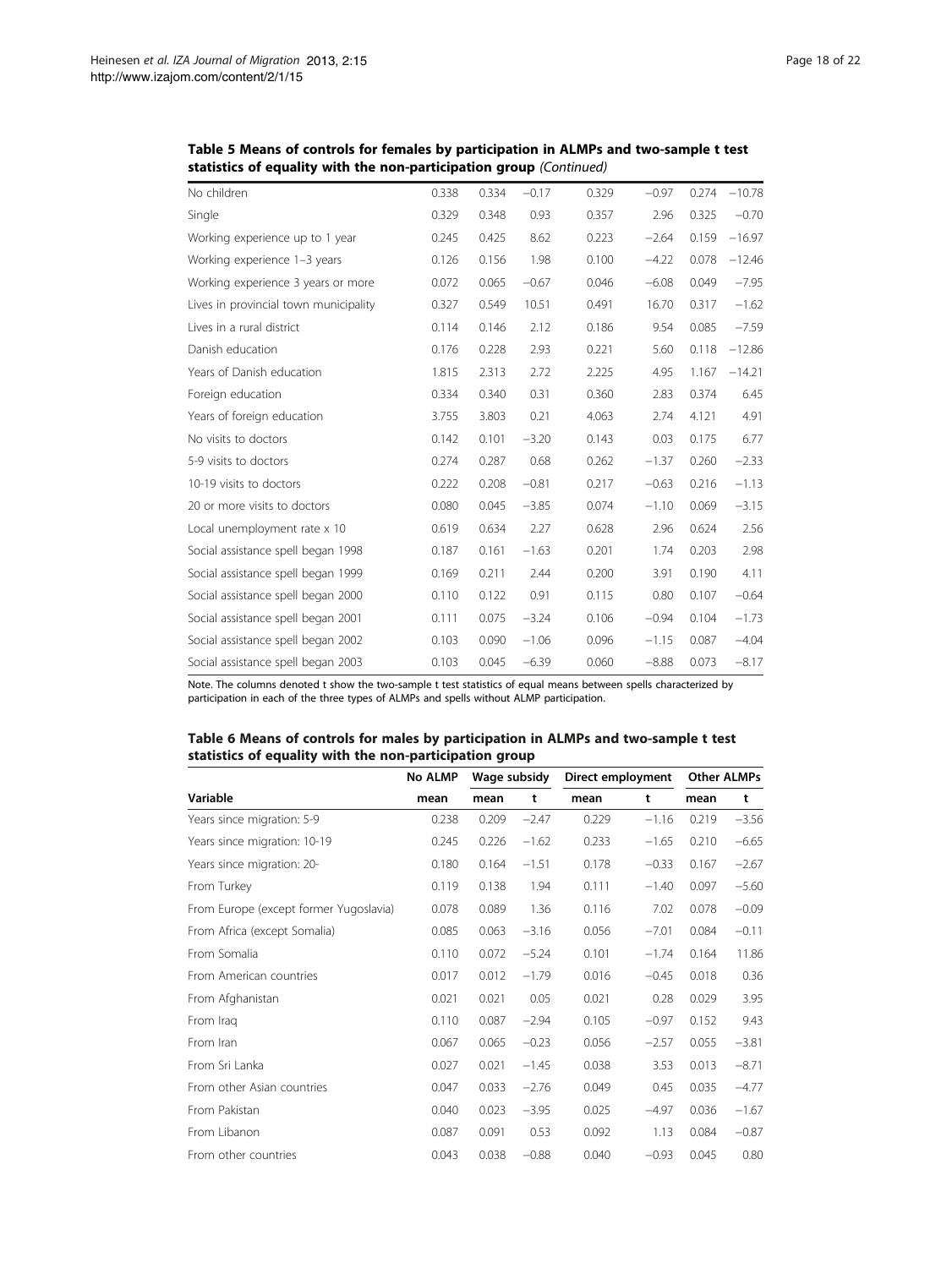<span id="page-18-0"></span>Table 6 Means of controls for males by participation in ALMPs and two-sample t test statistics of equality with the non-participation group (Continued)

| Family reunified to a refugee         | 0.041 | 0.041 | 0.05    | 0.044 | 0.87     | 0.053 | 4.56     |
|---------------------------------------|-------|-------|---------|-------|----------|-------|----------|
| Family reunified to non-refugee       | 0.104 | 0.095 | $-1.12$ | 0.075 | $-6.28$  | 0.093 | $-3.09$  |
| EU residence permit                   | 0.021 | 0.015 | $-1.92$ | 0.013 | $-4.15$  | 0.020 | $-0.78$  |
| Unknown type of residence permit      | 0.355 | 0.312 | $-3.28$ | 0.345 | $-1.13$  | 0.311 | $-7.40$  |
| Age 16-24                             | 0.195 | 0.216 | 1.78    | 0.203 | 1.13     | 0.159 | $-7.63$  |
| Age 25-34                             | 0.371 | 0.380 | 0.68    | 0.367 | $-0.50$  | 0.402 | 4.96     |
| Age 35-44                             | 0.303 | 0.317 | 1.06    | 0.320 | 2.13     | 0.319 | 2.69     |
| Children 3-6 years of age             | 0.120 | 0.125 | 0.52    | 0.131 | 1.86     | 0.122 | 0.62     |
| Children 7-17 years of age            | 0.122 | 0.148 | 2.66    | 0.133 | 1.87     | 0.121 | $-0.24$  |
| No children                           | 0.543 | 0.522 | $-1.55$ | 0.503 | $-4.59$  | 0.506 | $-5.82$  |
| Single                                | 0.430 | 0.417 | $-0.92$ | 0.421 | $-0.99$  | 0.403 | $-4.29$  |
| Working experience up to 1 year       | 0.291 | 0.397 | 7.72    | 0.267 | $-3.04$  | 0.228 | $-11.35$ |
| Working experience 1-3 years          | 0.189 | 0.191 | 0.18    | 0.156 | $-5.14$  | 0.139 | $-10.95$ |
| Working experience 3 years or more    | 0.129 | 0.129 | $-0.07$ | 0.107 | $-4.09$  | 0.095 | $-8.71$  |
| Lives in provincial town municipality | 0.321 | 0.474 | 10.85   | 0.464 | 16.62    | 0.258 | $-10.99$ |
| Lives in a rural district             | 0.096 | 0.133 | 3.80    | 0.155 | 9.49     | 0.068 | $-8.35$  |
| Danish education                      | 0.231 | 0.217 | $-1.16$ | 0.228 | $-0.31$  | 0.173 | $-11.62$ |
| Years of Danish education             | 2.352 | 2.202 | $-1.24$ | 2.265 | $-1.17$  | 1.735 | $-12.00$ |
| Foreign education                     | 0.316 | 0.335 | 1.44    | 0.323 | 0.86     | 0.350 | 5.63     |
| Years of foreign education            | 3.850 | 4.243 | 2.25    | 3.900 | 0.48     | 4.254 | 5.24     |
| No visits to doctors                  | 0.237 | 0.265 | 2.23    | 0.224 | $-1.78$  | 0.255 | 3.24     |
| 5-9 visits to doctors                 | 0.207 | 0.204 | $-0.29$ | 0.206 | $-0.16$  | 0.207 | 0.02     |
| 10-19 visits to doctors               | 0.111 | 0.083 | $-3.47$ | 0.116 | 0.93     | 0.099 | $-3.03$  |
| 20 or more visits to doctors          | 0.028 | 0.017 | $-2.72$ | 0.021 | $-2.72$  | 0.021 | $-3.36$  |
| Local unemployment rate x 10          | 0.620 | 0.643 | 5.10    | 0.635 | 5.34     | 0.619 | $-0.49$  |
| Social assistance spell began 1998    | 0.188 | 0.201 | 1.18    | 0.221 | 4.61     | 0.201 | 2.62     |
| Social assistance spell began 1999    | 0.178 | 0.227 | 4.16    | 0.207 | 4.15     | 0.216 | 7.41     |
| Social assistance spell began 2000    | 0.112 | 0.091 | $-2.50$ | 0.112 | 0.00     | 0.113 | 0.42     |
| Social assistance spell began 2001    | 0.108 | 0.080 | $-3.60$ | 0.099 | $-1.75$  | 0.104 | $-1.18$  |
| Social assistance spell began 2002    | 0.101 | 0.070 | $-4.25$ | 0.088 | $-2.70$  | 0.083 | $-5.04$  |
| Social assistance spell began 2003    | 0.091 | 0.045 | $-7.68$ | 0.049 | $-10.54$ | 0.066 | $-7.64$  |

Note. The columns denoted t show the two-sample t test statistics of equal means between spells characterized by participation in each of the three types of ALMPs and spells without ALMP participation.

| Table 7 Estimated parameters for controls in the hazard rate to employment |  |  |  |  |
|----------------------------------------------------------------------------|--|--|--|--|
|----------------------------------------------------------------------------|--|--|--|--|

|                                        |          | <b>Females</b> |        | <b>Males</b> |           |     |  |
|----------------------------------------|----------|----------------|--------|--------------|-----------|-----|--|
|                                        | Coeff.   | <b>SE</b>      |        | Coeff.       | <b>SE</b> |     |  |
| Years since migration: 5-9             | 0.276    | 0.038          | ***    | 0.134        | 0.029     | *** |  |
| Years since migration: 10-19           | 0.008    | 0.053          |        | $-0.102$     | 0.040     | *** |  |
| Years since migration: 20-             | $-0.126$ | 0.050          | $***$  | $-0.092$     | 0.038     | *** |  |
| From Turkey                            | $-0.455$ | 0.063          | ***    | $-0.228$     | 0.049     | *** |  |
| From Europe (except former Yugoslavia) | $-0.353$ | 0.060          | ***    | $-0.322$     | 0.048     | *** |  |
| From Africa (except Somalia)           | $-0.360$ | 0.067          | ***    | $-0.267$     | 0.051     | *** |  |
| From Somalia                           | $-0.971$ | 0.071          | ***    | $-0.532$     | 0.048     | *** |  |
| From American countries                | $-0.176$ | 0.094          | $\ast$ | $-0.275$     | 0.092     | *** |  |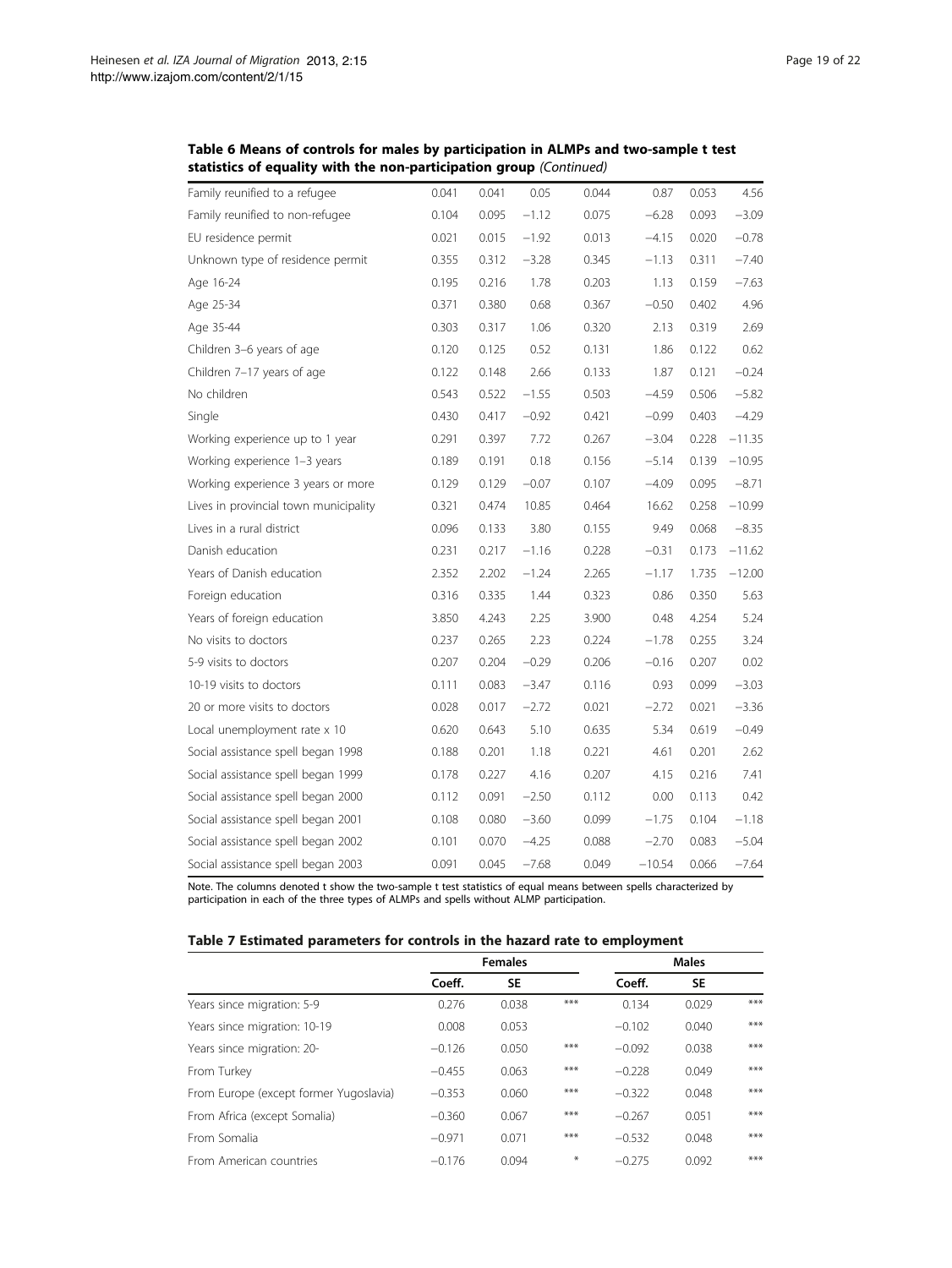|  |  | Table 7 Estimated parameters for controls in the hazard rate to employment (Continued) |  |  |  |  |  |  |
|--|--|----------------------------------------------------------------------------------------|--|--|--|--|--|--|
|--|--|----------------------------------------------------------------------------------------|--|--|--|--|--|--|

| From Afghanistan                      | $-0.574$ | 0.124 | ***   | $-0.249$ | 0.076 | *** |
|---------------------------------------|----------|-------|-------|----------|-------|-----|
| From Iraq                             | $-0.851$ | 0.076 | ***   | $-0.458$ | 0.044 | *** |
| From Iran                             | $-0.253$ | 0.075 | ***   | $-0.176$ | 0.052 | *** |
| From Sri Lanka                        | 0.226    | 0.077 | ***   | 0.057    | 0.065 |     |
| From other Asian countries            | $-0.119$ | 0.062 | ⋇     | $-0.170$ | 0.056 | *** |
| From Pakistan                         | $-0.676$ | 0.084 | ***   | $-0.135$ | 0.063 | **  |
| From Libanon                          | $-0.998$ | 0.084 | ***   | $-0.485$ | 0.052 | *** |
| From other countries                  | $-0.588$ | 0.082 | ***   | $-0.388$ | 0.056 | *** |
| Family reunified to a refugee         | $-0.262$ | 0.058 | ***   | $-0.110$ | 0.063 |     |
| Family reunified to non-refugee       | 0.074    | 0.052 |       | 0.117    | 0.044 | *** |
| EU residence permit                   | 0.082    | 0.079 |       | $-0.011$ | 0.079 |     |
| Unknown type of residence permit      | $-0.145$ | 0.050 | $***$ | $-0.288$ | 0.037 | *** |
| Age 16-24                             | 1.221    | 0.061 | ***   | 1.132    | 0.048 | *** |
| Age 25-34                             | 1.068    | 0.050 | ***   | 0.799    | 0.037 | *** |
| Age 35-44                             | 0.803    | 0.048 | ***   | 0.475    | 0.034 | *** |
| Children 3-6 years of age             | 0.299    | 0.038 | ***   | 0.109    | 0.032 | *** |
| Children 7-17 years of age            | 0.544    | 0.042 | ***   | 0.214    | 0.035 | *** |
| No children                           | 0.415    | 0.039 | ***   | 0.035    | 0.034 |     |
| Single                                | $-0.163$ | 0.029 | ***   | $-0.095$ | 0.031 | *** |
| Working experience up to 1 year       | 1.675    | 0.035 | ***   | 1.296    | 0.028 | *** |
| Working experience 1-3 years          | 1.860    | 0.044 | ***   | 1.667    | 0.033 | *** |
| Working experience 3 years or more    | 1.776    | 0.058 | ***   | 1.779    | 0.042 | *** |
| Lives in provincial town municipality | $-0.078$ | 0.032 | ***   | 0.026    | 0.024 |     |
| Lives in a rural district             | 0.111    | 0.045 | ***   | 0.167    | 0.037 | *** |
| Danish education                      | $-1.536$ | 0.142 | ***   | $-1.280$ | 0.114 | *** |
| Years of Danish education             | 0.178    | 0.012 | ***   | 0.126    | 0.010 | *** |
| Foreign education                     | $-0.420$ | 0.087 | ***   | $-0.387$ | 0.078 | *** |
| Years of foreign education            | 0.052    | 0.007 | ***   | 0.044    | 0.006 | *** |
| No visits to doctors                  | $-0.163$ | 0.043 | ***   | 0.024    | 0.025 |     |
| 5-9 visits to doctors                 | $-0.083$ | 0.031 | ***   | $-0.152$ | 0.025 | *** |
| 10-19 visits to doctors               | $-0.346$ | 0.035 | ***   | $-0.512$ | 0.033 | *** |
| 20 or more visits to doctors          | $-0.651$ | 0.054 | ***   | $-0.899$ | 0.067 | *** |
| Local unemployment rate x 10          | $-0.620$ | 0.135 | $***$ | $-0.689$ | 0.107 | *** |
| Social assistance spell began 1998    | $-0.075$ | 0.044 |       | $-0.117$ | 0.034 | *** |
| Social assistance spell began 1999    | $-0.162$ | 0.052 | ***   | $-0.211$ | 0.040 | *** |
| Social assistance spell began 2000    | $-0.047$ | 0.058 |       | $-0.141$ | 0.045 | *** |
| Social assistance spell began 2001    | $-0.236$ | 0.062 | ***   | $-0.207$ | 0.049 | *** |
| Social assistance spell began 2002    | $-0.267$ | 0.064 | ***   | $-0.441$ | 0.051 | *** |
| Social assistance spell began 2003    | $-0.355$ | 0.061 | ***   | $-0.415$ | 0.048 | *** |
| Duration 0-3 months                   | $-5.432$ | 0.153 | ***   | $-4.171$ | 0.118 | *** |
| Duration 3-6 months                   | $-6.168$ | 0.154 | ***   | $-4.931$ | 0.120 | *** |
| Duration 6-12 months                  | $-6.406$ | 0.152 | ***   | $-5.113$ | 0.119 | *** |
| Duration 12-24 months                 | $-6.751$ | 0.151 | ***   | $-5.410$ | 0.118 | *** |
| Duration 24- months                   | $-7.033$ | 0.150 | $***$ | $-5.811$ | 0.118 | *** |

Note. \*\*\*, \*\* and \* indicate significance at the 1%, 5% and 10% level, respectively. The last five variables are the duration dependent constant terms. See the note to Table [4](#page-15-0) for reference categories of the explanatory variables.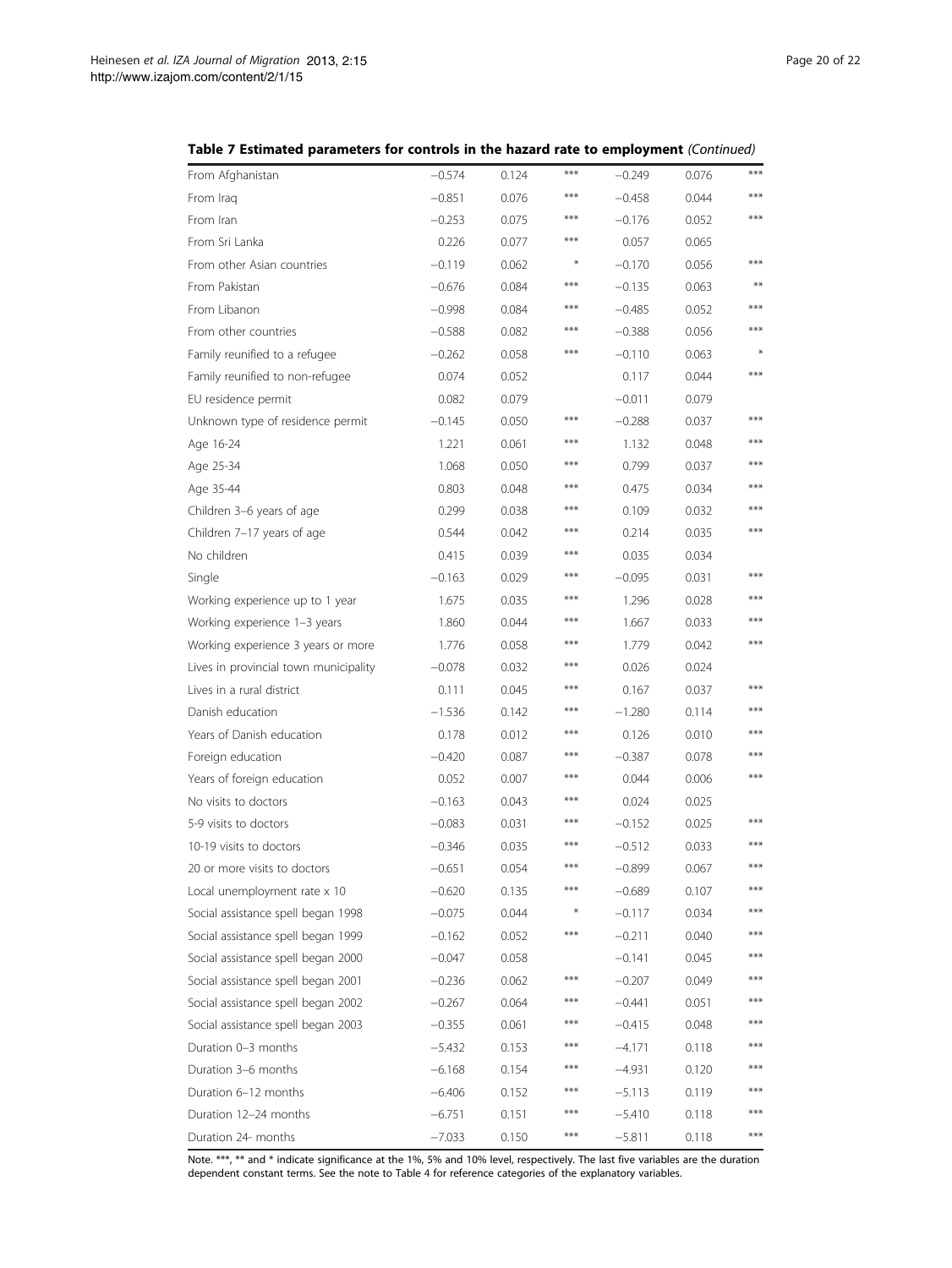|                              |                                               | <b>Females</b> |                                   | <b>Males</b> |        |              |  |
|------------------------------|-----------------------------------------------|----------------|-----------------------------------|--------------|--------|--------------|--|
| <b>Ouartile</b>              | First                                         | Second         | <b>Third</b>                      | <b>First</b> | Second | <b>Third</b> |  |
|                              | Duration until start of programme (in months) |                |                                   |              |        |              |  |
| Employment with wage subsidy |                                               | 5              | 11                                |              |        |              |  |
| Direct employment programme  |                                               | 7              | 19                                | V            | 5      | 13           |  |
| Other programmes             | 3                                             | 11             | 26                                |              | 6      | 16           |  |
|                              |                                               |                | Duration of programme (in months) |              |        |              |  |
| Employment with wage subsidy | 3                                             | 5              |                                   | ੨            |        |              |  |
| Direct employment programme  |                                               | 5              |                                   | V            |        | 6            |  |
| Other programmes             |                                               | 4              | 9                                 |              |        | 6            |  |

### <span id="page-20-0"></span>Table 8 Characteristics of ALMP spells used to calculate marginal effects: Quartiles in the distributions of duration of social assistance spells until start of programme and time spent in the programme

#### Table 9 Estimates of effects of participation in ALMPs on the hazard rate to employment in a model with more narrow intervals of the piecewise-constant baseline hazard

| <b>Females</b> |           |     | <b>Males</b>                                                                                                                                              |           |     |
|----------------|-----------|-----|-----------------------------------------------------------------------------------------------------------------------------------------------------------|-----------|-----|
| Coeff.         | <b>SE</b> |     | Coeff.                                                                                                                                                    | <b>SE</b> |     |
|                |           |     |                                                                                                                                                           |           |     |
|                |           |     |                                                                                                                                                           |           |     |
| $-0.0618$      | 0.1516    |     | $-0.0976$                                                                                                                                                 | 0.0904    |     |
| 0.5811         | 0.0697    | *** | 0.4853                                                                                                                                                    | 0.0534    | *** |
| 0.2978         | 0.0626    | *** | 0.2483                                                                                                                                                    | 0.0448    | *** |
|                |           |     |                                                                                                                                                           |           |     |
| 1.6260         | 0.1321    | *** | 1.3049                                                                                                                                                    | 0.0803    | *** |
| 0.8608         | 0.0903    | *** | 0.4841                                                                                                                                                    | 00714     | *** |
| 0.3720         | 0.0774    | *** | 0.2295                                                                                                                                                    | 0.0571    | *** |
|                |           |     |                                                                                                                                                           |           |     |
|                |           |     |                                                                                                                                                           |           |     |
| 1.4357         | 0.1787    | *** | 0.8866                                                                                                                                                    | 0.1103    | *** |
| 1.6456         | 0.0687    | *** | 1.1638                                                                                                                                                    | 0.0607    | *** |
| 1.0102         | 0.0560    | *** | 0.7876                                                                                                                                                    | 0.0506    | *** |
|                |           |     |                                                                                                                                                           |           |     |
| 2.5392         | 0.1264    | *** | 1.9692                                                                                                                                                    | 0.0765    | *** |
| 1.3905         | 0.0859    | *** | 0.5235                                                                                                                                                    | 0.0863    | *** |
| 0.5991         | 0.0697    | *** | 0.3844                                                                                                                                                    | 0.0608    | *** |
|                |           |     | ALMP spell begins less than 6 months after start of social assistance spell<br>ALMP spell begins at least 6 months after start of social assistance spell |           |     |

Note: \*\*\* indicate significance at the 1% level.

The piecewise-constant intervals of the baseline hazard step functions are less wide than in the main model (see Tables [2](#page-9-0) and [7\)](#page-18-0): 0–2, 2–4, 4–6, 6–9, 9–12, 12–24 and 24- months.